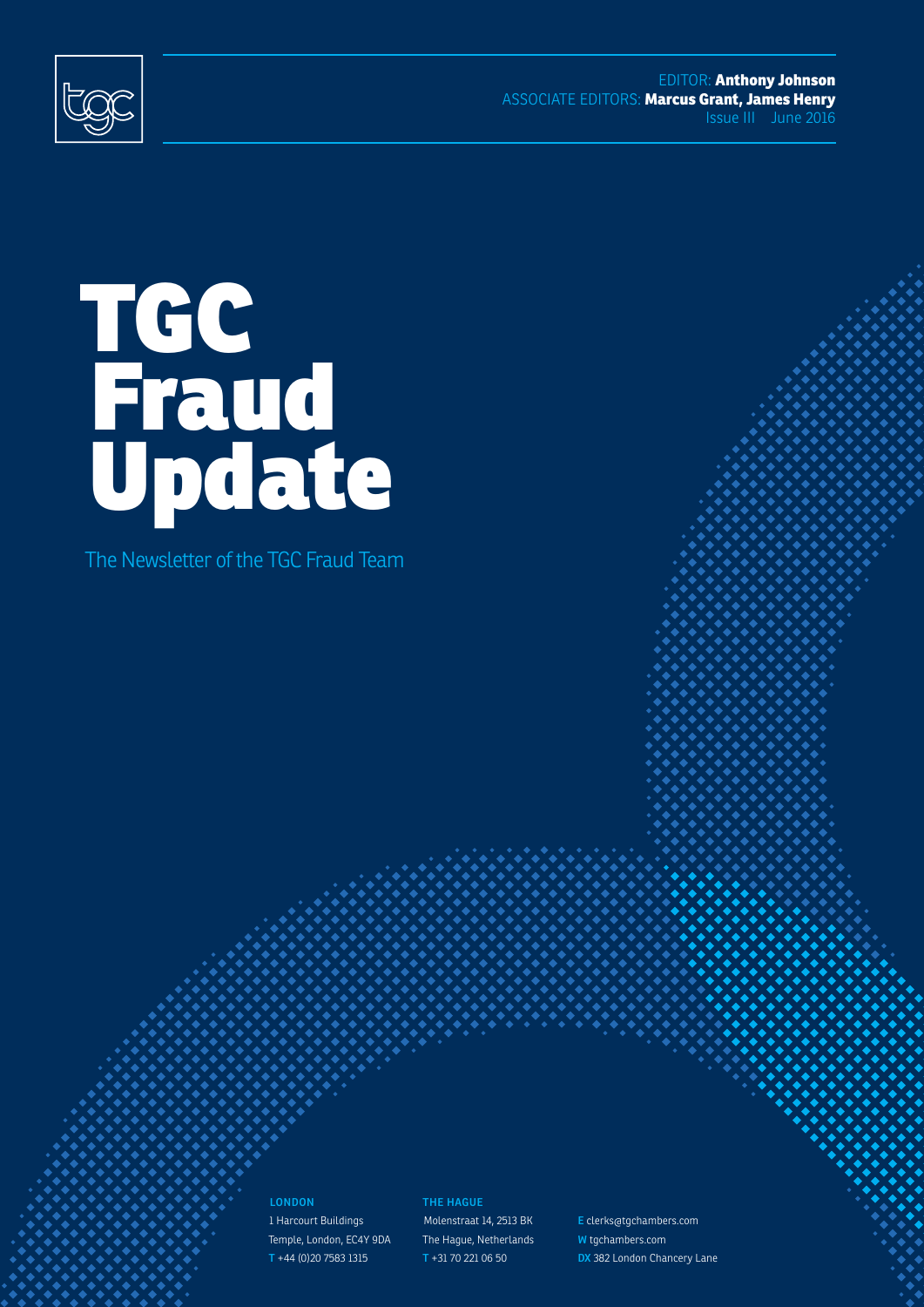## <span id="page-1-0"></span>**Index**

| QADER v ESURE: Limiting claimants to fixed recoverable costs                                      |  |
|---------------------------------------------------------------------------------------------------|--|
| Tipping the balance in a 'swearing match'                                                         |  |
| How should courts deal with fundamental dishonesty<br>applications following late discontinuance? |  |
| Inferring dishonesty from discontinuance: two examples                                            |  |
| A brief guide to the Tort of Deceit                                                               |  |
| Should the exchange of rates evidence in credit hire claims besequential?                         |  |
| LVI tactics - Early Calderbank offers and witnesses by videolink                                  |  |
|                                                                                                   |  |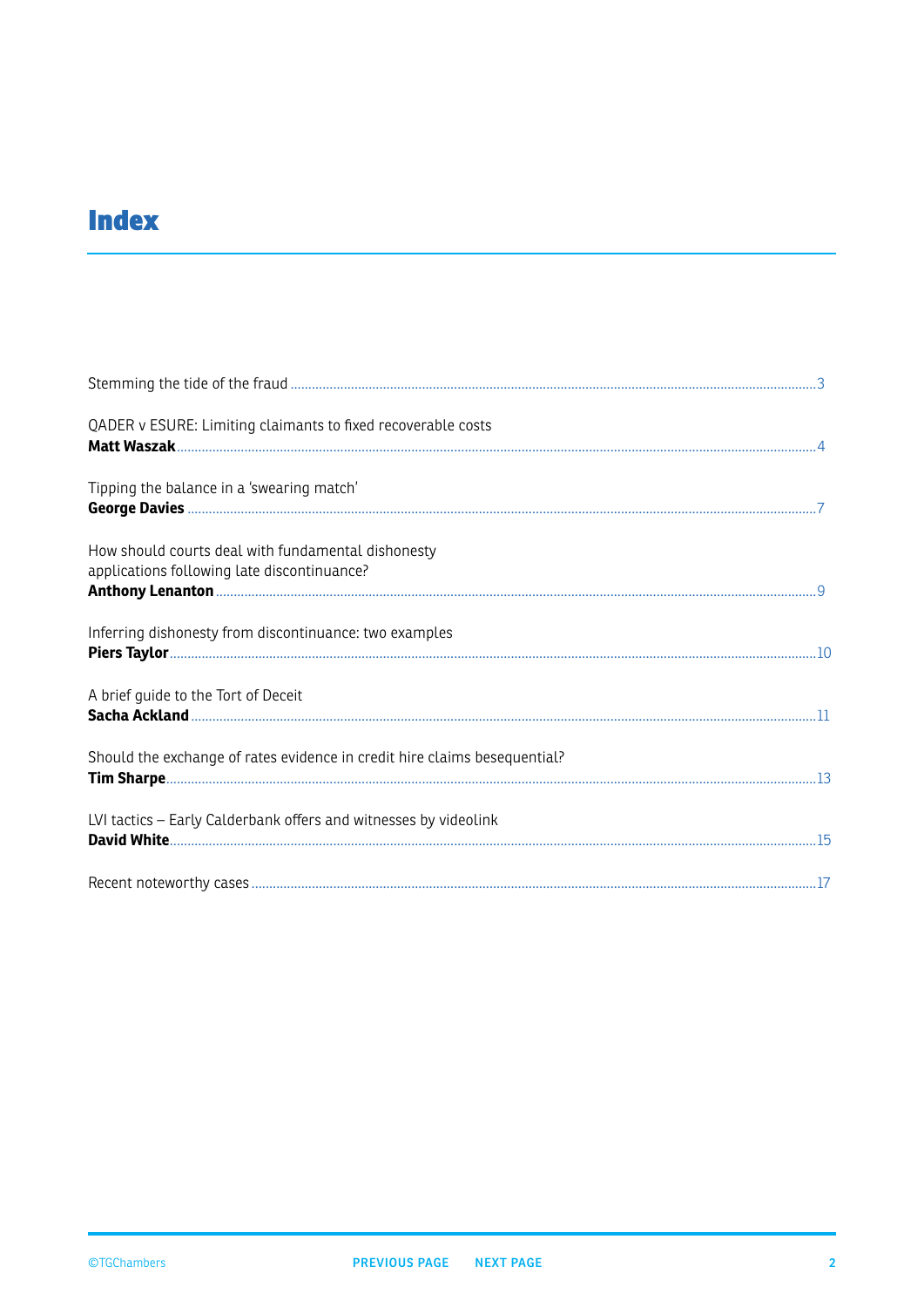# **Stemming the tide of the fraud**

**By Anthony Johnson** ajohnson@tgchambers.com

**When considering the articles and case reports that were submitted by my colleagues in the TGC Fraud Team for this third edition of our Fraud Update, I was struck by three main points: (i) the battle against motor insurance fraud continues to be fought strongly on many different fronts; (ii) the law in this field is very fast developing (which was one of the original stated reasons behind the creation of this publication); and (iii) it seems that in many ways, through a great deal of hard work and ingenuity, Defendants are finally starting to 'stem the tide' of fraudulent claims, certainly in some of the major trial centres such as the Central London Civil Justice Centre, from which the rest of the country will surely take their lead.**

It has always been my firmly held belief that this is a field in which it is crucially important to keep abreast of the latest developments in order to remain at the 'cutting edge'. In this regard, the leading article in this issue has been devoted to the case of *Qader v. Esure* which (unless successfully appealed) offers Defendants a significant costs saving in cases that are allocated to the Multi-Track for reasons other than value.

One of the main recurring themes in this edition is the question of what course of action a Judge should take in a situation where a Claimant has discontinued but the Defendant nevertheless wishes to press on to get their finding of 'fundamental dishonesty' and ensure that QOCS is disapplied. Sadly there is, as yet, no right answer to this tricky question, with judicial opinion seemingly varying in a spectrum between 'these issues should never be dealt with on paper' to 'these issues should only ever be dealt with on paper' inclusive. Surely in due course this is a matter that will need to be resolved by the higher appellate courts, but in the meantime it is hoped that readers will be aided by the sharing of arguments and experiences.

Finally, I'm sure that many of our readers share the view of HHJ Boucher in the case of *Saat & Khiveh v. Sicak & Tesco Insurance* (reported in the digest below) that firm action from the Director of Public Prosecutions is required to prevent fraudulent litigants from 'clogging up' the Courts with bogus claims that have the effect of delaying and denying access to justice to the genuinely needy.

The TGC fraud team are more than happy for you to contact them if you have any queries about any of the contents of this issue, or indeed about any other issues relating to insurance fraud and related matters.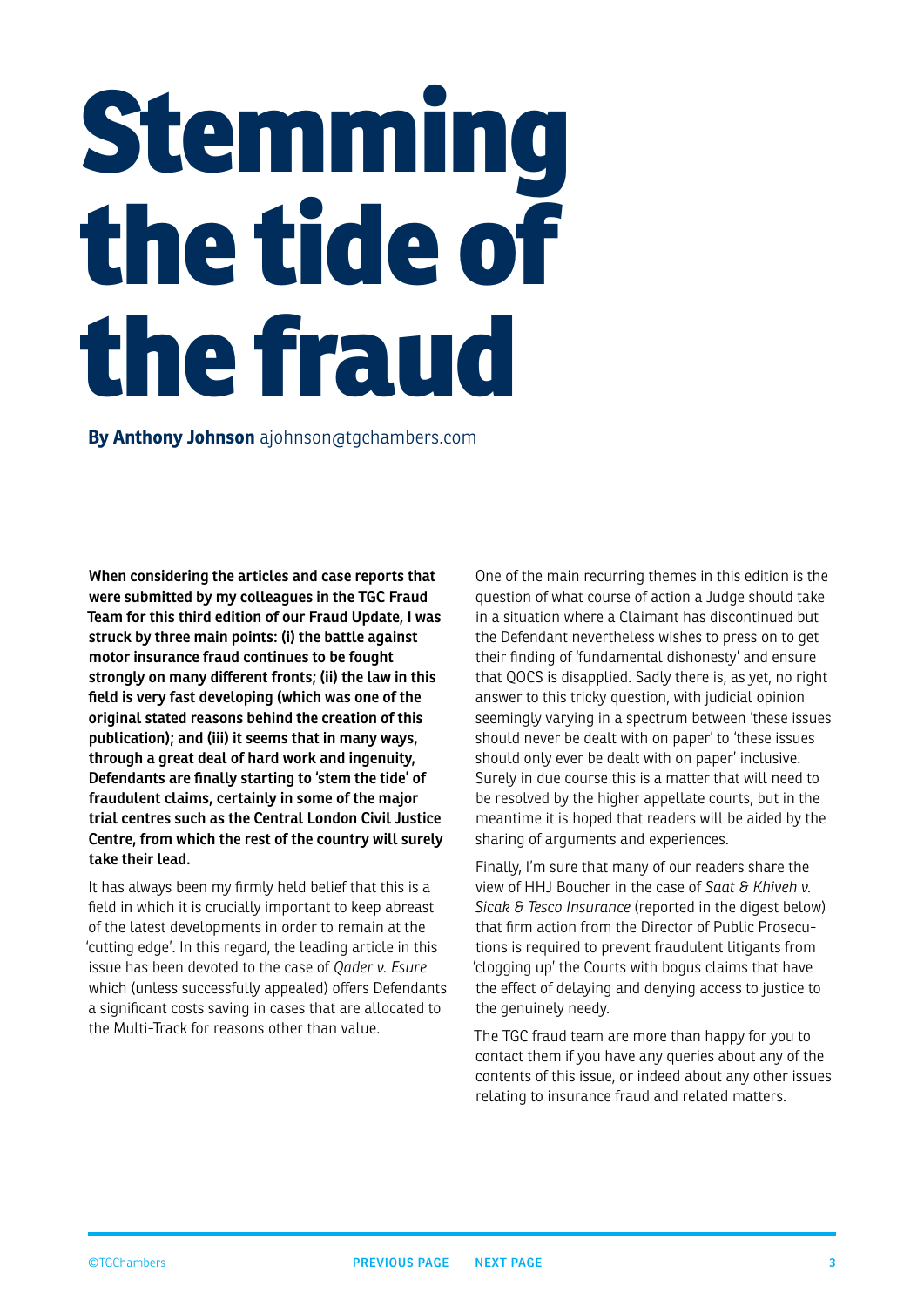<span id="page-3-0"></span>

## QADER v ESURE: Limiting Claimants to Fixed Recoverable Costs

**Matt Waszak**

**Can claimants who bring low value claims for personal injury arising from road traffic accidents, which start life in the RTA Protocol but then proceed in the multi track, be limited to recovering fixed recoverable costs?**

Yes, said His Honour Judge Grant in *Qader v Esure* (Appeal No BM50112A, Case No A14YP549) handed down in the Technology and Construction Court at Birmingham on 15 October 2015.

#### History of the Proceedings

Proceedings arose from a road traffic accident. Claims were brought by three claimants. The Statement of Value in their Claim Form provided for the recovery of damages exceeding £5,000 but not exceeding £15,000. The defendant alleged that the claims were fraudulent, arising from a deliberately-induced collision. The case was allocated to the Multi-Track, with the matter listed for a costs and case management hearing. Trial, at which the allegation of fraud would be explored, was anticipated to last for two days.

Despite budgets being exchanged, District Judge Salmon dispensed with costs management at a hearing on 3 June 2015 listed for the purposes of a Costs and Case Management hearing. He held that CPR 45.29A fixed costs applied.

He refused permission to appeal that Direction on the grounds that: (a) the determining factor in the application of the fixed costs regime is the value of the case and not its track; (b) CPR 45.29J allowed the Court to depart from the fixed costs regime where exceptional circumstances made it appropriate to do so, a two-day fraud trial being one such case; and (c) it fell within the ambit of CPR 3.12 that fixed costs could apply to Multi-Track cases.

#### The Appeal

The direction that the fixed costs regime applied to the case, and that costs management should be dispensed with, was appealed. The case came before His Honour Judge Grant in the Technology and Construction Court sitting at Birmingham.

The key issue raised in the appeal was whether, on a proper construction of the relevant provisions of the CPR, the fixed recoverable costs regime applies to low value personal injury claims arising out of road traffic accidents, which start under the RTA Protocol but no longer continue under that protocol or the Stage 3 procedure, and proceed instead on the Multi-Track.

HHJ Grant gave permission to appeal and continued to hear the three grounds of appeal advanced:

First, that the District Judge erred in law by concluding that fixed recoverable costs applied to multi-track cases that started in the RTA Protocol, by failing to interpret CPR 45.29A against the backdrop of the *Jackson Reforms*. It was argued that had the Judge interpreted CPR 45.29A in that way, *"there [was] no room whatever for doubt that the fixed recoverable costs scheme was implemented only in relation to the fast track".*

Second, that the District Judge failed to interpret CPR 45.29A in accordance with the Overriding Objective.

■ Third, that the District Judge had, in applying the fixed costs regime under CPR 45.29A to multi-track cases that started in the RTA Protocol, breached section 3 of the Human Rights Act 1988 and Article 6 of the European Convention of Human Rights.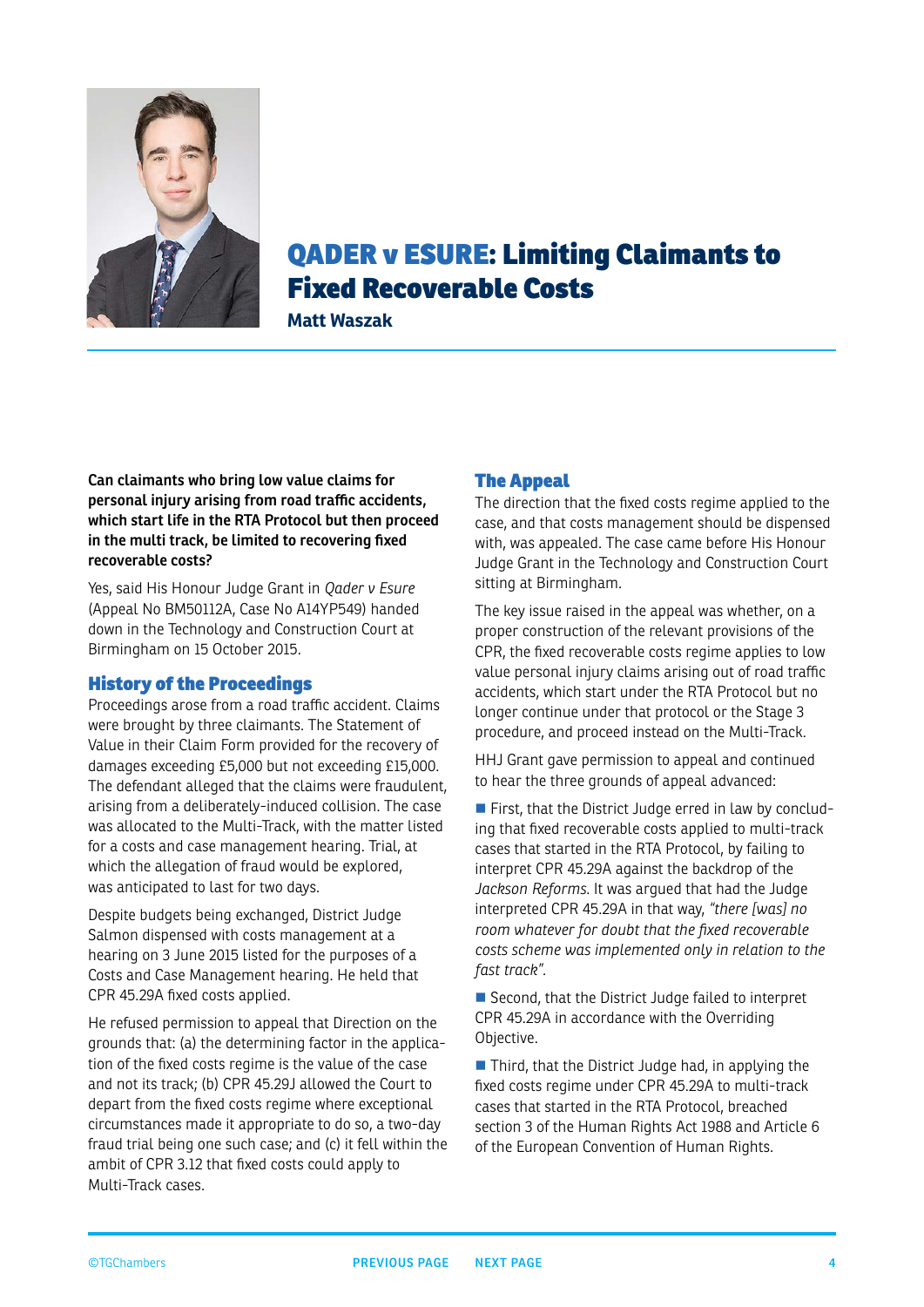#### <span id="page-4-0"></span>The law

Section IIIA, entitled *"Claims Which No Longer Continue Under the RTA or EL/PL Pre-Action Protocols- Fixed Recoverable Costs"*, was inserted into CPR Part 45 on 5 July 2013, and came into force on 31 July 2013.

CPR 45.29A defines the scope of the section as applying *"where a claim is started under- (a) the Pre-Action Protocol for Low Value Personal Injury Claims in Road Traffic Accidents ("the RTA Protocol"); or (b) the Pre-Action Protocol for Low Value Personal Injury (Employers' Liability and Public Liability) Claims ("the EL/PL Protocol"), but no longer continues under the relevant Protocol or the Stage 3 Procedure in Practice Direction 8B"*.

One effect of CPR 45.29A is that where a low value personal injury claim arising from an RTA starts life in the RTA Protocol, but drops out of the protocol or Part 8 Stage 3 Procedure, the claim is framed by a regime of fixed recoverable costs.

The fixed costs which apply in that situation are defined in CPR 45.29C. Where the claim is disposed of at trial, the solicitors are entitled to the recovery of £2655, 20% of the damages awarded and the recovery of the relevant trial advocacy fee (for which there are four levels depending upon the value of the claim). VAT can also be recovered on those costs as well as disbursements.

A crucial feature of this case was the fact that CPR 45.29A does not consider expressly whether the section applies to low value personal injury claims which drop out of the Protocol/Stage 3 Procedure and proceed on the Multi-Track.

Though the key issue therefore in Qader was the scope of the fixed costs regime under CPR 45.29A, considered equally was the scope of costs management under CPR 3.12. Importantly, CPR 3.12 expressly considers the possibility of multi-track cases which are subject to fixed or scale costs. CPR 3.12(1) states that: *"This Section and Practice Direction 3E apply to all Part 7 multi-track cases, expect-…where the proceedings are the subject of fixed or scale costs".* 

#### HHJ Grant's Decision

HHJ Grant dismissed all three grounds of appeal. Crucially, he found that the fixed recoverable costs regime under Section IIIA of CPR Part 45 applies to low value personal injury claims which start under the RTA Protocol but proceed on the Multi-Track. In reaching that conclusion, he observed the following key points:

 $\blacksquare$  The text of CPR rule 45.29A is clear: it states that Section IIIA of CPR Part 45 will apply when a claim is started under the RTA Protocol, but no longer continues under that Protocol or the Stage 3 Procedure set out in Practice Direction 8B.

RTA Protocol does not state that the Protocol only applies to claims proceeding on the Fast-Track. Similarly, it does not state that the Protocol will not apply where claims proceed on the multi-track.

 $\blacksquare$  The text of CPR 3.12 is clear that the rule expressly contemplates the existence of proceedings on the Multi-Track which are subject to fixed recoverable costs.

 $\blacksquare$  The heading of the table of the fixed costs that apply under Section IIIA of CPR Part 45 is *"Fixed costs where a claim no longer continues under the RTA Protocol"*. It does not state that such fixed costs are to be confined to claims proceeding on the Fast- Track. The fact that this table of fixed recoverable costs under Section IIIA of CPR Part 45 exists, in addition to table 9 under CPR Part 45 which is expressly stated to apply to Fast-Track trial costs, indicates that it is to be used in proceedings other than those on the Fast-Track.

#### Conclusion

For the time being, HHJ Grant has settled the issue that the scope of the fixed recoverable costs regime under CPR 45.29A does extend to apply to low value personal injury cases arising from RTAs which start life under the RTA Protocol but drop out and proceed on the Multi-Track.

It therefore follows that claimants, with low value PI claims arising from RTAs (and which have been started under the RTA Protocol), can be limited to the recovery of fixed recoverable costs even if, for one reason or another, their cases ultimately proceed on the Multi-Track. That includes claimants whose cases are placed onto the Multi-Track because fraud has been raised by the defendant.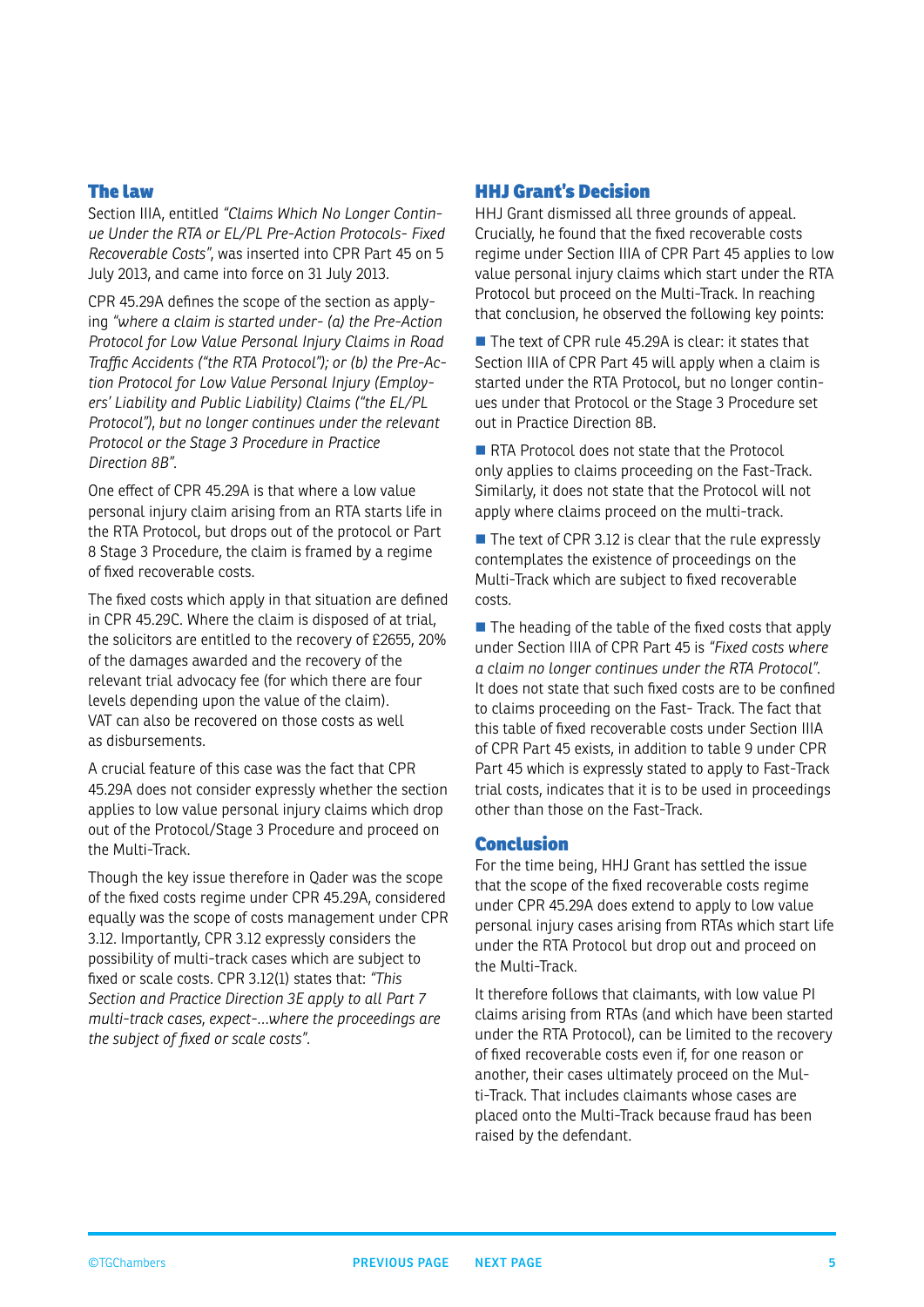<span id="page-5-0"></span>It is however very important that the effect of *Qader* is not misconstrued. What the judgment does not provide, as seems to have been misinterpreted in certain contexts, is that a claimant who recovers less than £25,000 at a Multi-Track trial will automatically be limited to the recovery of fixed recoverable coststhough it can certainly be argued on the back of *Qader* that where this situation does arise, a claimant should be limited in this way.

Furthermore, the judgment does not provide that every low value RTA PI claim which starts in the RTA Protocol but proceeds in the Multi-Track will be framed by the fixed recoverable costs regime. Each case has to be interpreted on a subjective case-by-case basis.

Two obvious points can be taken away by those involved in defending claims.

First (but being aware of the caveat highlighted above), where in a low value PI RTA case claimants have inflated the value of their claims to exceed the multi track threshold of £25,000, perhaps with a significant hire claim, but recover less than £25,000 at trial, the argument should be made that they should be limited to fixed recoverable costs; and

Second, where a low value PI RTA case is elevated into the Multi-Track because of a fraud defence or due to some other factor (e.g. if the claimant seeks to call a large number of witnesses), defendant insurers should seek to limit the claimant's case to fixed recoverable costs at the CMC stage (as was done in *Qader*), or indeed at the conclusion of trial.

Though there is no doubt that HHJ Grant's decision is a hammer blow to the claimant PI industry, the importance of the decision should not be overstated, not least because as a County Court judgment, it is not binding in other County Court cases. It is also important to stress the fact that the decision has been appealed, and that the appeal, in which the Personal Injury Bar Association (PIBA) will be intervening, will proceed before the Court of Appeal on either 25 or 26 October 2016.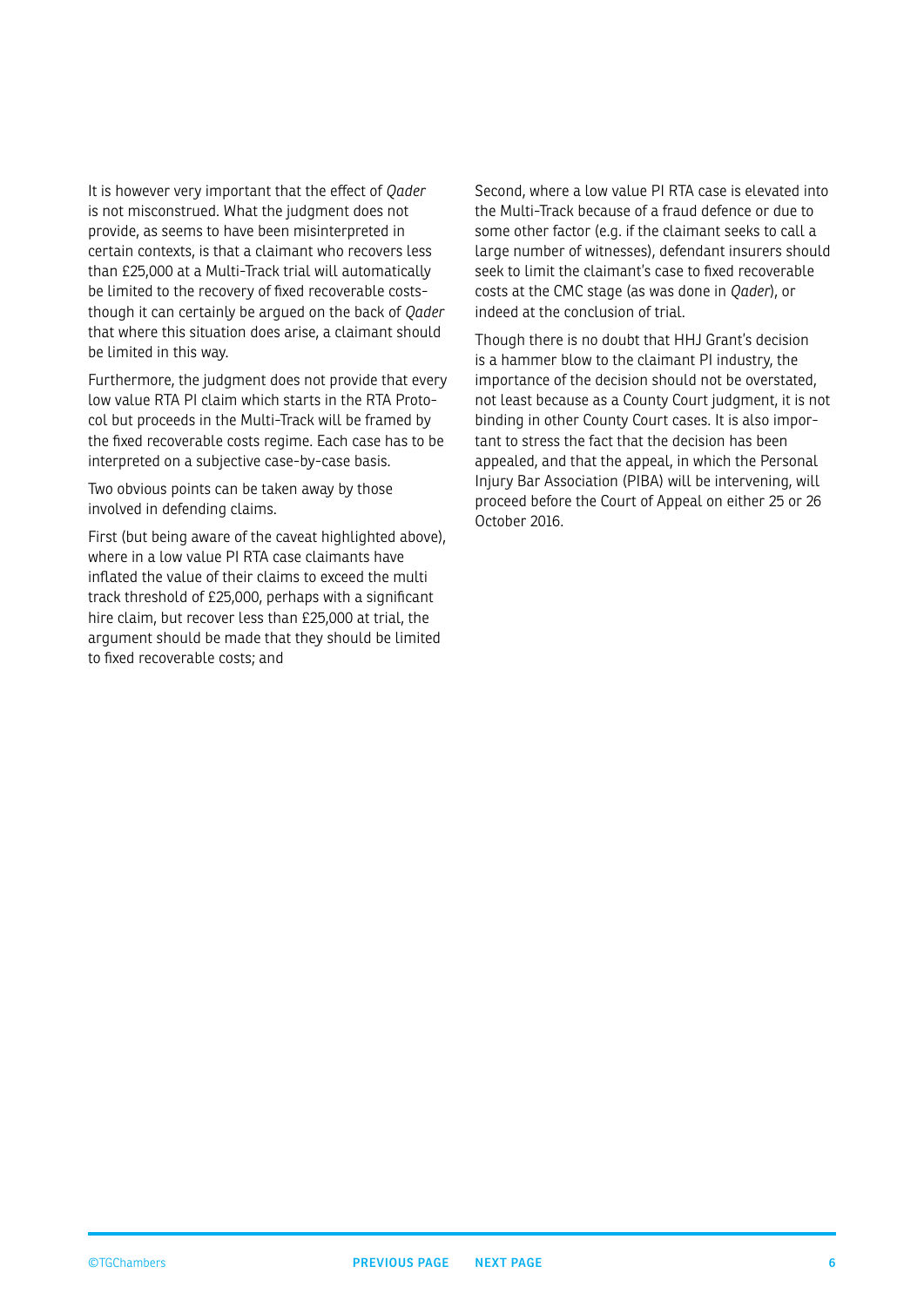<span id="page-6-0"></span>

Tipping the balance in a 'swearing match' **George Davies**

**Allegations of fraud are not an infrequent occurrence in the world of motor insurance. Quite often trials are won or lost by defendant insurers on the basis that the claimant is hopelessly inconsistent in the witness box or it becomes apparent that the defendant's initially adamant protestations of fraud are more likely to be based upon a mistaken impression.**

However, from time to time both sides do actually come up to proof in the witness box. What then is a defendant insurer or Judge to do when faced, at trial, with seemingly consistent but irreconcilable versions of events delivered by seemingly plausible witnesses?

In a recent case, I was instructed by Clare Senior at Clyde & Co (on behalf of Admiral Insurance) to defend a seemingly straightforward low velocity impact claim. The incident had occurred in a busy car park in broad daylight when the defendant's car had reversed into the claimant's car. Breach of duty had been admitted but causation of loss denied on the basis that the Claimant was not in her car at the material time. Fraud was therefore pleaded against the Claimant. Both sides relied on one witness each but, at trial, neither of the two witnesses appeared.

The Claimant (an articulate and intelligent young lady) came across as materially consistent, adamant and (in my view) plausible. There was nothing of great assistance in the medical records because she freely admitted that she had not sought any medical attention because she was already suffering from a pre-existing injury. Her claim was for a relatively minor exacerbation. She had no real claims history. The Defendant was equally plausible.

The Judge was therefore left with deciding the case on the basis of the Claimant's word against that of the Defendant.

The answer to this sort of case is rarely found in the documents. Rather it all boils down to a 'swearing match' (as I recently heard a Court of Appeal judge describe such a scenario) between the competing witnesses and the Court is left having to decide whom to believe. How should it go about this?

When it comes to assessing the evidence of a witness, most Judges and lawyers have swimming about in their back of their brains, various concepts such as 'credibility', 'demeanour' and 'consistency'. Whilst these terms are frequently bandied about in closing submissions there is often some doubt or confusion as to how they are to be applied by the Court and what actual weight is to be given to them.

Fortunately, the Court of Appeal has provided some assistance in regard. In Bailey v Graham (aka Levi Roots) [2012] EWCA Civ 1469, the Court cited with approval the following principles to be considered when determining the credibility of a witness:

*"(1) The Judge as Juror (1985) by Lord Bingham of Cornhill pp 6-9 in which he sets out the five main tests for determining whether a witness is lying, namely, consistency with what is agreed or clearly established by other evidence, internal consistency, consistency with previous statements of the witness, the general credit of the witness and his demeanour.*

*(2) Eckersley v Binnie (1988) 18 ConLR 1, 77 which emphasises that if all the evidence points one way good reason needs to be shown for rejecting it.*

*(3) Re H [1996] AC 563, 586 where Lord Nicholls of Birkenhead pointed out that the more improbable the event, the stronger must be the evidence that it did occur before, on the balance of probability, its occurrence will be established.*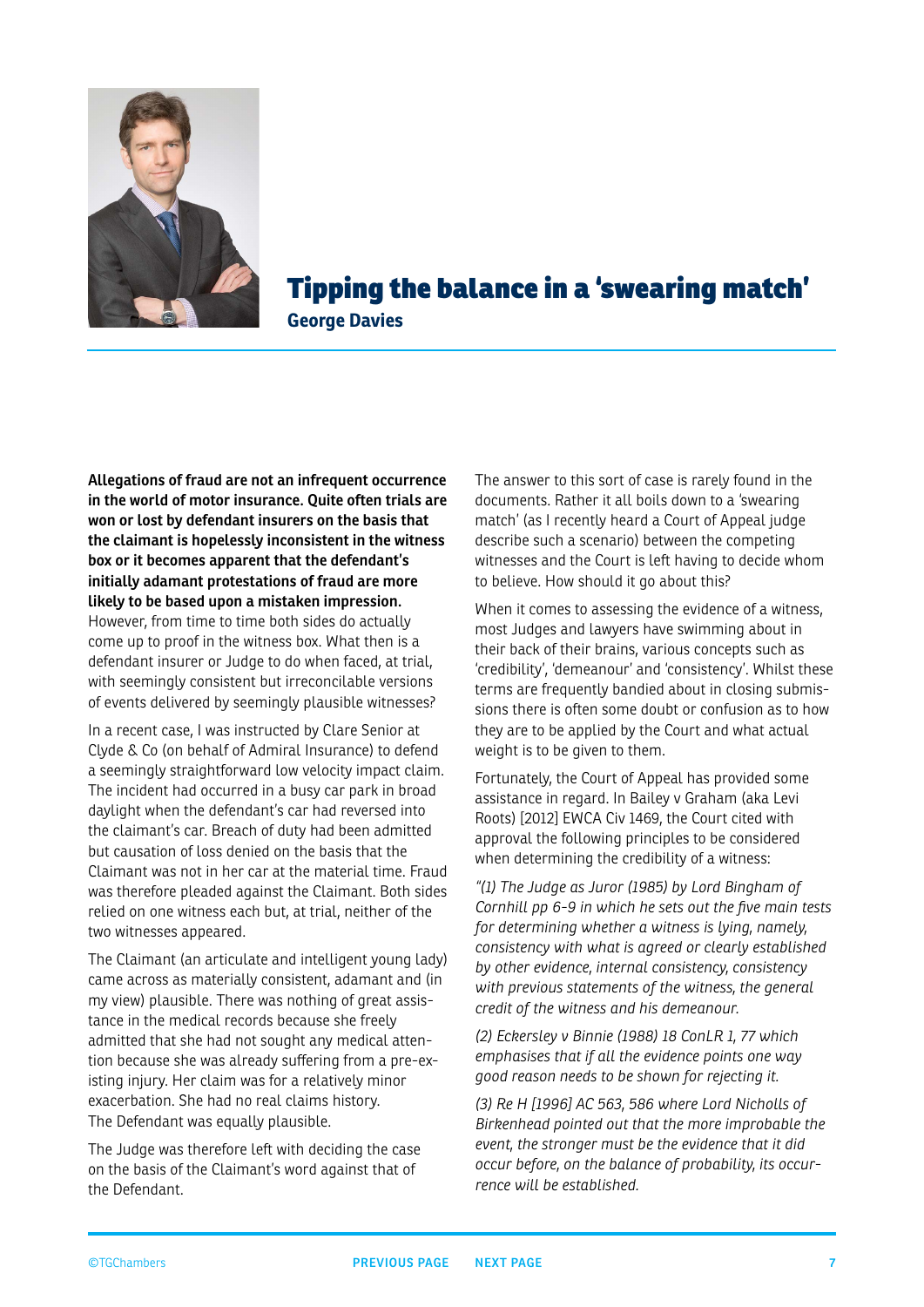<span id="page-7-0"></span>*(4) Mibanga v Secretary of State of the Home Department [2005] EWCA Civ 367, 24 which points out that a fact-finder must survey all the relevant evidence before reaching his conclusion."*

Whilst the facts of the Levi Roots case revolved around the provenance of 'Reggae Sauce', the evidential principles it confirms are of general application to all cases concerning the assessment of witnesses' credibility.

Another useful authority is that of *Goodman v Faber Prest Steel* [2013] EWCA Civ 153. In that case, the Court of Appeal overturned the trial judge's finding because she had been overly swayed by the performance of a claimant in the witness box and had not given due weight or consideration to the contemporaneous medical records. A retrial was ordered. In *Goodman*, the Court of Appeal cited (at para 17) Lord Goff's speech from *Armagas Ltd v Mundogas S.A.* [1985] 1 Lloyd's Rep.1, at page 57 col. 1: *"Speaking from my own experience, I have found it essential in cases of fraud, when considering the credibility of witnesses, always to test their veracity by reference to the objective facts proved independently of their testimony, in particular by reference to the documents in the case, and also to pay particular regard to their motives and to the overall probabilities. It is frequently very difficult to tell whether a witness is telling the truth or not; and where there is a conflict of evidence such as there was in the present case, reference to the objective facts and documents, to the witnesses' motives, and to the overall probabilities, can be of very great assistance to a Judge in ascertaining the truth."*

Taken together, these authorities can give real structure and confidence to the closing submissions of an advocate who is advancing a case of fraud in a deadlocked case. In my view, they also give structure and confidence to the fact finder who may be reluctant to commit to a positive finding of fraud in the absence of clear judicial guidance as to how he or she should approach their task. These cases can therefore be used to marshal the doubts or niggles which a fact finder might have about a party and help translate that judicial unease into a coherent and positive finding of fraud.

In the index car park case, the trial judge was taken to the aforementioned authorities. After some deliberation, he found in favour of the Defendant after he had taken time to review carefully the parties' oral evidence and after he had compared and contrasted it with their written evidence and the photographic evidence of the alleged damage. Neither side could fault his approach.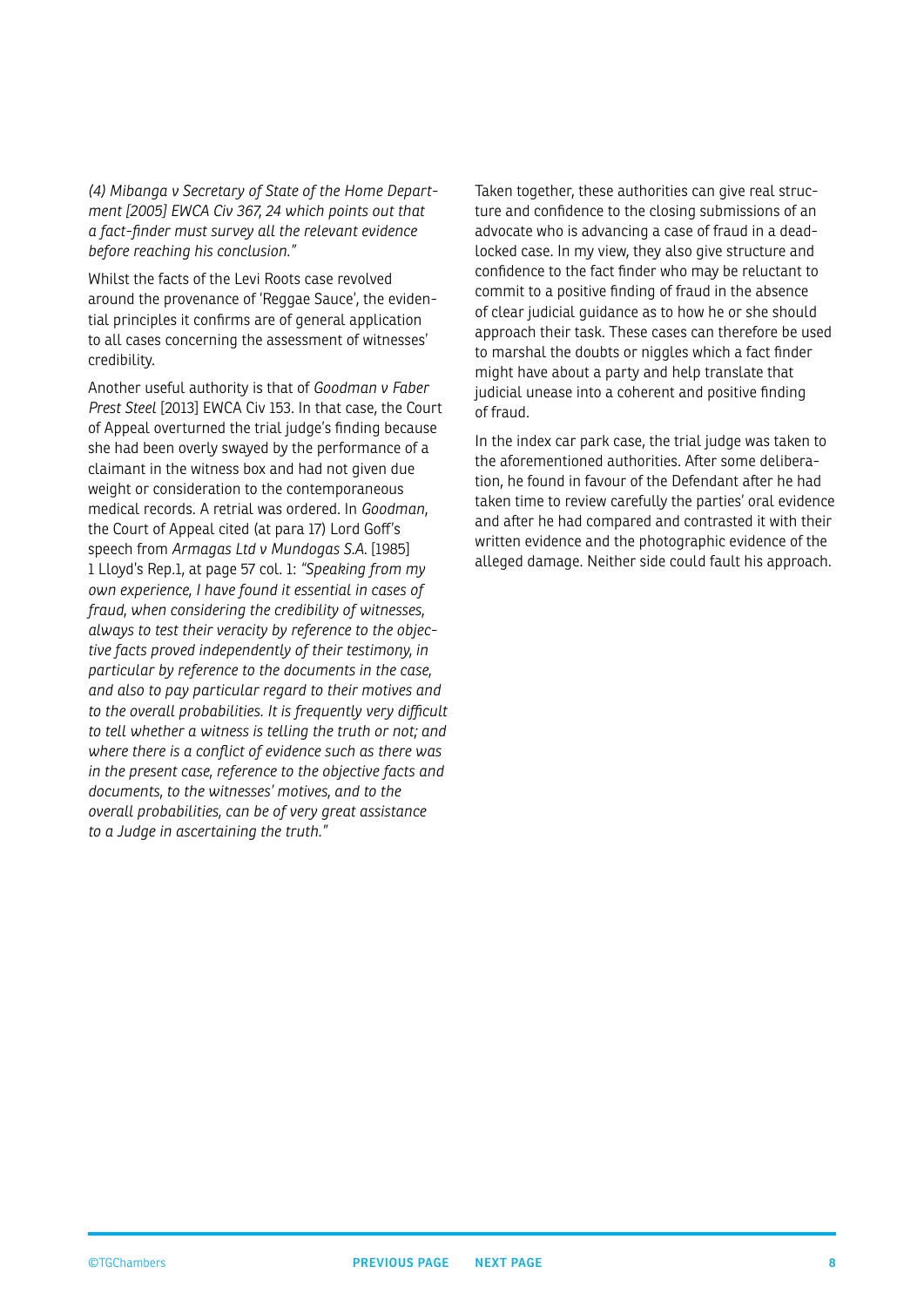<span id="page-8-0"></span>

## How Should Courts Deal With Fundamental Dishonesty Applications Following Late Discontinuance?

**Anthony Lenanton**

#### **In the February edition of this newsletter Matt Waszak considered the options open to a defendant insurer faced with a late discontinuance in a suspicious claim.**

In *Rouse v Aviva Insurance Limited* (unreported, Bradford County Court, 15.1.16) His Honour Judge Gosnell considered the appropriate procedure for determining an allegation of fundamental dishonesty where the claimant discontinued a claim.

The facts of the case are unusual. The claimant alleged that he was a passenger in a friend's car. They were travelling behind a Ford Focus. The claimant's case was that as they drove along a birdcage which had been strapped to the Ford Focus broke apart and struck the vehicle in which the claimant was travelling causing him to suffer soft tissue injuries. The defendant's insured's evidence was that not only did the birdcage remain intact and strapped to the vehicle but that a friend had been following behind the Ford Focus and so the claimant could not have been behind his vehicle.

The claimant discontinued two or three days before trial and the defendant made an application for a finding of fundamental dishonesty. The matter came before a District Judge. The District Judge had to decide whether the application should be dealt with on the papers or at a hearing. He came to the conclusion that the court must determine the issue *'on the submissions from the parties based on the papers available to the court at the time'*. It is important to note here that the District Judge was not saying only that this case should be dealt with on the papers, but rather he went further and found that all such applications should be dealt with on the papers and without a hearing. He said any other approach would involve disproportionate costs.

The defendant appealed. His Honour Judge Gosnell allowed the appeal:

'[M]*y decision in this and other cases is that it is a matter for the court's discretion as to how this procedure should be adopted. In my view, where the Rules do not say what the procedure should be but direct that issues have to be determined, it is within the court's general discretion as to how to do that. If it could only be done on paper I would have expected the Rules to say so.'*

His Honour Judge Gosnell considered that it was open to the court to determine such applications (a) on the papers; (b) with a limited inquiry; or, (c) at a full trial. This is consistent with what was said by His Honour Judge Moloney QC in *Gosling v Screwfix* at paragraph 52. The correct approach in each case therefore depends on the facts of the case and on the exercise of the Court's discretion, having regard to proportionality of costs and the interests of justice and fairness to both parties.

As this case and others make clear, service of a notice of discontinuance is not the end of the matter for a claimant. Defendant insurers will no doubt wish to make their application in appropriate cases, but will need to decide in each case how they want the court to deal with the application. It may be that the view is taken that the defendant's case will be strengthened by the opportunity to cross-examine the claimant and for the court to hear from the defendant's witnesses. If a hearing does take place and the claimant elects not to use the opportunity to proffer a reason for his discontinuance then the defendant can invite the Court to draw an adverse inference.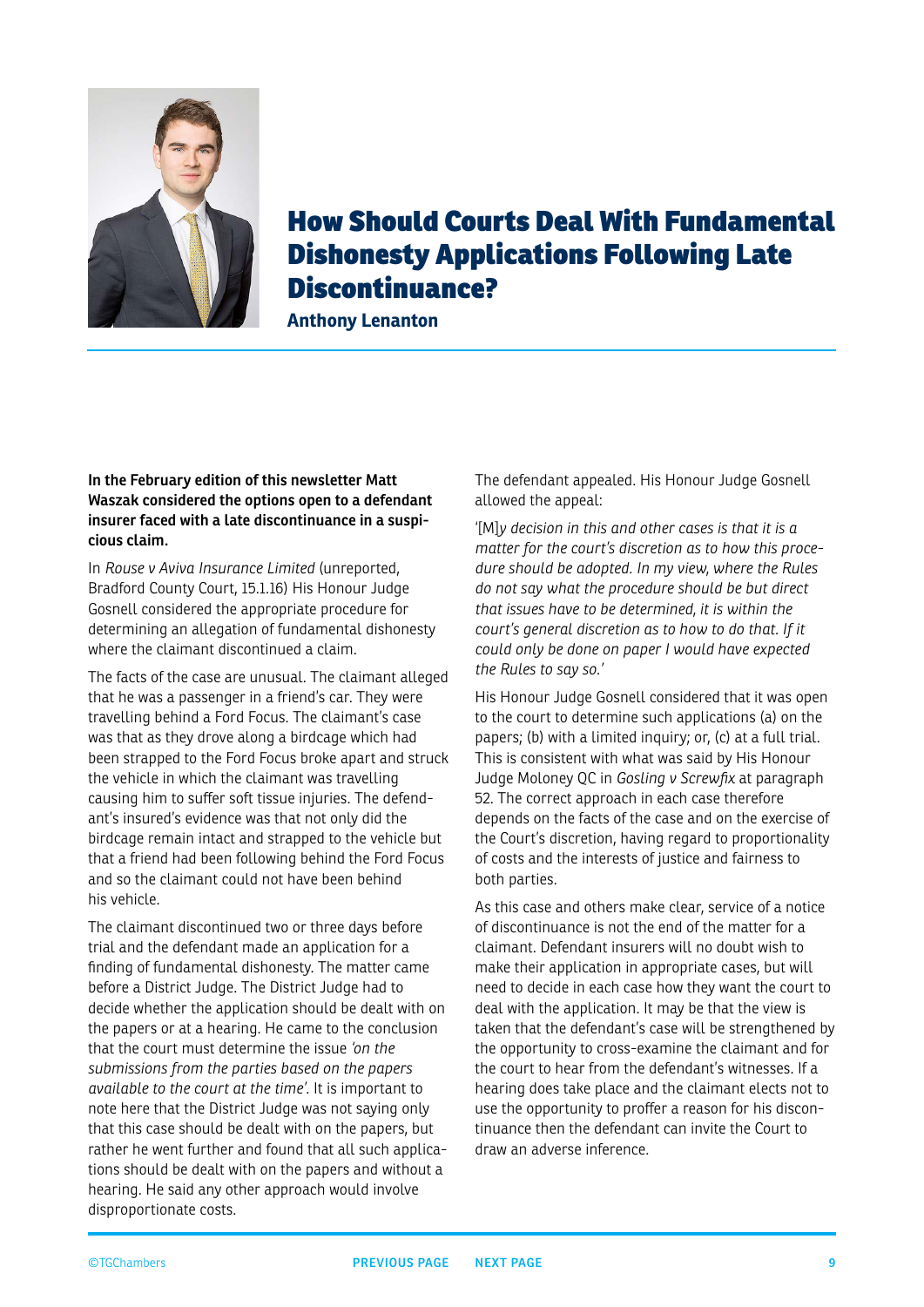<span id="page-9-0"></span>

## Inferring dishonesty from discontinuance: two examples

**Piers Taylor**

**Earlier this year, I was involved in two cases concerning fundamental dishonesty findings post-discontinuance. Both cases were similar in a number of respects: the original Defences had only required the Claimants to prove their claims in respect of causation of injury (rather than allege fraud or dishonesty); the Defendants had obtained and served further evidence during the course of the proceedings; and the Claimants had discontinued shortly after service of the additional evidence.**

Of interest was that the Court in each case was prepared to infer dishonesty from the timing of the discontinuance in the absence of any specific explanation for it. That is to say, the fact that each Claimant discontinued apparently improved the Defendants' cases on dishonesty.

#### *Butcher & Butcher v Liverpool Victoria Insurance Company* (Gloucester CC, 22.01.2016)

Following a put to proof Defence the Defendant had obtained the Second Claimant's medical records and both Claimants' Facebook entries. It also wished to rely upon a telephone call recording with the First Claimant in which he confirmed, shortly after the accident, that no occupant in his vehicle had been injured. All of this supported a positive case that the Claimants had not been injured following the accident and I was instructed by Maria Franchetti of Keoghs shortly before trial to draft an Amended Defence alleging fraud.

When the application to amend the Defence and the new disclosure was served, both Claimants discontinued their claims. At the hearing of the Defendant's application to amend, the Court required the Defendant to make a new application for a finding of fundamental dishonesty (which was, following the discontinuance, what it then sought) so the Claimants could be properly on notice of it and respond to it if they so chose. Despite this, neither Claimant attended the

hearing of the application. DDJ Loughridge was 'persuaded without hesitation' that both claims were fundamentally dishonest, inferring from the timing of the discontinuance that the Claimants accepted the harmful evidence against them.

#### *Vitkiene v Aviva Insurance Ltd* (Edmonton CC, 15.02.2016)

I was instructed by Joanne Felsted of DAC Beachcroft in this matter. The Claimant's accident report form to her own insurers had indicated she had not been injured. Her Claim Notification Form had alleged a neck injury, but her claim was for injury to her back apparently lasting for eleven months. The Defence put her to proof as to the fact and nature of any injury. A month before the trial, the Defendant uncovered evidence that the Claimant had been involved in a number of other (previously undisclosed) accidents, including one four months after the index event in which she allegedly sustained injury. This evidence was served close to trial and the Claimant discontinued shortly afterwards.

The Defendant applied for a finding of fundamental dishonesty to be dealt with at the trial fixture, but the trial judge re-listed for a new hearing with more notice for the Claimant. The Claimant prepared a statement in response to the application and was cross-examined at the final hearing. DDJ Bennett made a finding that the claim had been fundamentally dishonest. She was concerned with the absence of any evidence of injury independent of the litigation, particularly the failure to visit a GP in some eleven months of alleged symptoms. She was also mindful of the proximity in which the discontinuance followed the Defendant's discovery of the subsequent accident, which in her judgment was a matter that should have been disclosed. The Judge was also concerned at the Claimant's failure to adequately address the non-disclosed accident and the reasons for non-disclosure in her evidence in response to the application.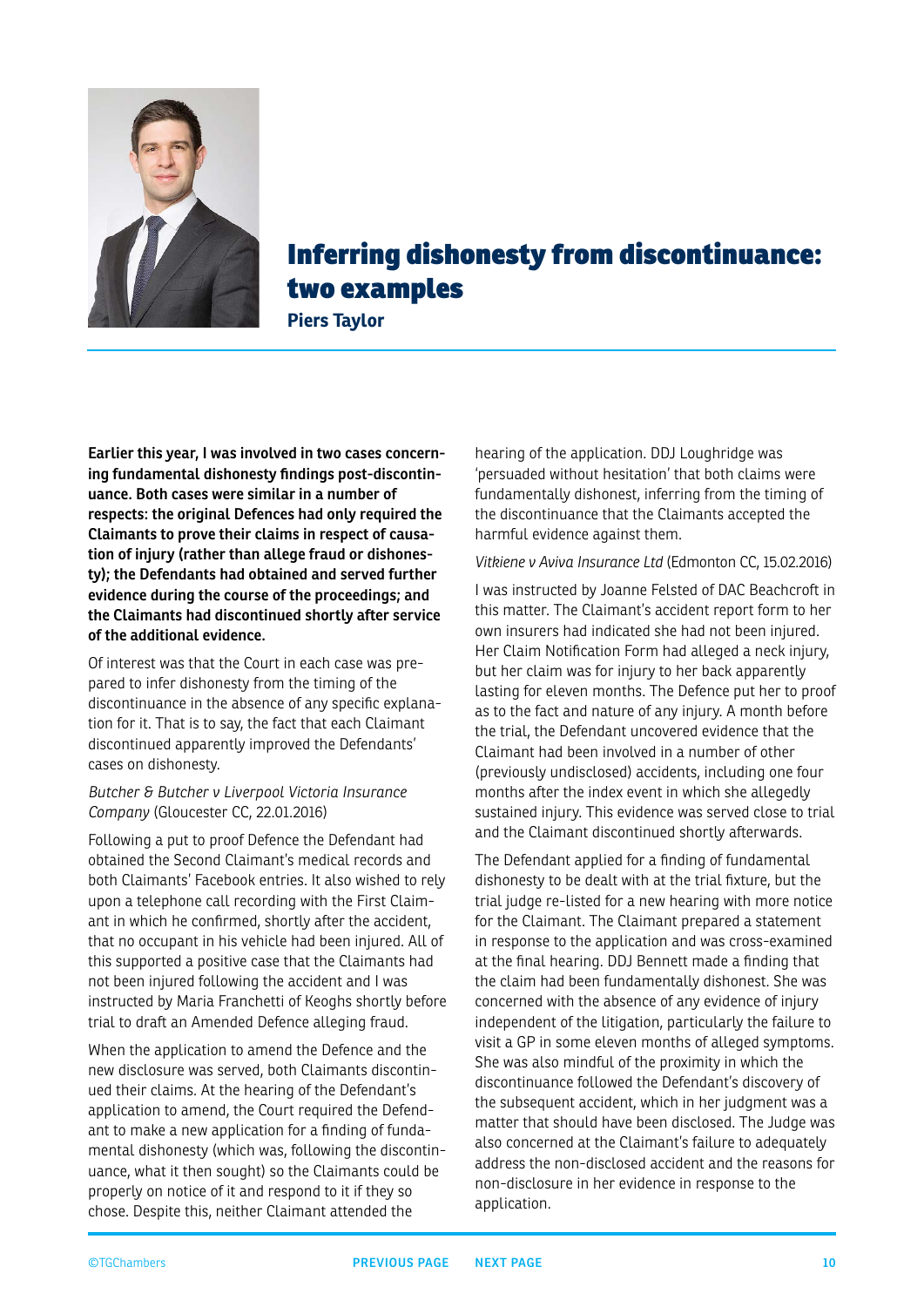<span id="page-10-0"></span>

## A brief guide to the Tort of Deceit

**Sacha Ackland**

**The issue of dishonesty usually arises in the context of a personal injury claim, i.e. there are concerns about the veracity of the accident, the legitimacy of credit hire charges, and/or whether any genuine injury was sustained. Dealing with such claims is straightforward – the decision for the insurer client is simply whether the prospects of defending are good enough to contest to trial, or in the case of a Claimant suspected of conscious exaggeration, how much to offer to reflect the genuine elements of injury and loss.**

We are sometimes asked about the tort of deceit and how it might be used in defending a suspect claim. The simple answer is that it can't. That is not to say however that it is of no use to us at all. The principles are fairly straightforward – they essentially mirror the ingredients of fraudulent misrepresentation (the equivalent claim in contract).

#### 1. What are the essential ingredients?

A false statement of fact (it must be possible to identify the statement but it need not be in words per se, a statement may be implied by words or conduct);

 $\blacksquare$  That the maker of the statement intended it to be relied upon;

■ That it was in fact relied upon;

 $\blacksquare$  That the maker of the statement knew it to be false (or was reckless as to whether it was true or not, i.e. an innocent mistake is not enough); and

Consequential financial loss.

It is this final requirement that will usually prevent the tort being pleaded in a Defence. If you have identified a fraudulent claim before making any payments, there is no consequential loss. It might be possible to bring a

Counterclaim for any payments already made, if for example a PAV payment has been paid prior to suspicions arising. However this is usually unnecessary due to CPR 25.8(1), which enables the court to order repayment of an interim payment. I have personally never encountered any difficulties using this provision to ask the court to make an order for repayment.

#### 2. Can it ever be used in staged/induced accident scenarios?

The obvious application will be where a payment has been made by the insurer in part or in full, and there is no live claim. In some cases this might occur where some evidence has come to light only after significant sums have been paid out not only to the parties but to their legal representatives. Note that the limitation period does not start to run until the Claimant (i.e. the insurer) has discovered the fraud or could have discovered it with reasonable diligence.

#### 3. Burden and Standard of Proof?

As per usual, he who asserts must prove. In a reversal of the usual roles, the insurer client will be the Claimant and the onus is on the Claimant to prove each and every ingredient as set out above. The standard of proof is the usual civil standard as per *Re B (Children) (FC)* [2008] UKHL 35. It is perhaps worth emphasising that in the case of a staged accident there are at least two potential Defendants – the insured and the third party. As the damages claim is based on consequential loss (as opposed to simply reclaiming an interim payment) it doesn't matter if no payments were made to the insured – it is not a requirement that the maker of the false statement has benefited from it personally. Nor indeed is it essential that the maker of the statement intended the financial loss, although in our context the motive will invariably be financial gain.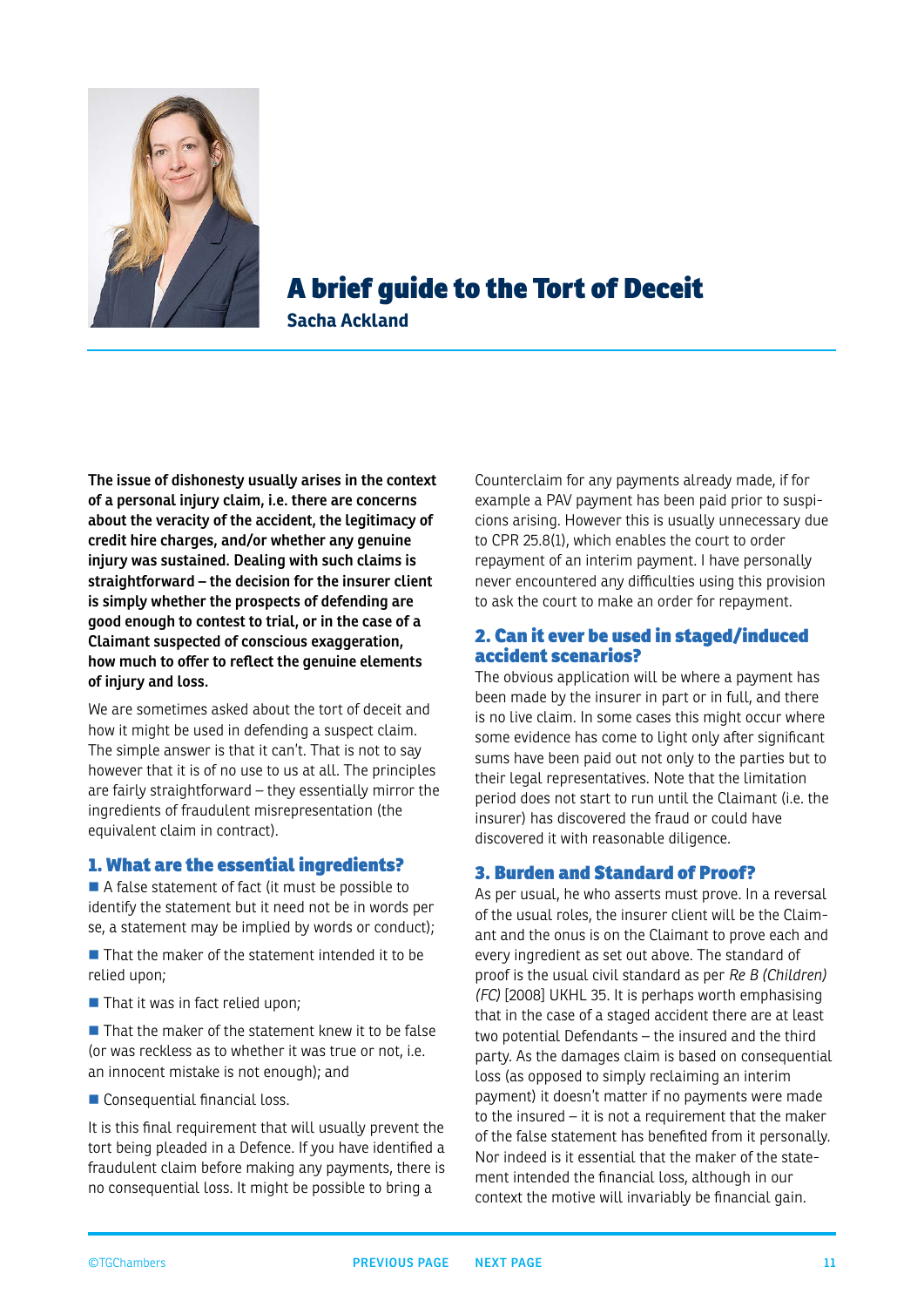#### <span id="page-11-0"></span>4. What evidence is required?

The usual evidence of dishonesty, including any evidence of a link between the two supposedly unknown drivers; expert forensic engineering evidence suggesting vehicle damage inconsistency; accident and/or claims history; links to accident management companies or similar; and similar fact evidence. Obviously the strongest cases are likely to be those where there is positive evidence of fraud (as opposed to evidence which simply casts doubt on the accident circumstances).

The evidence should be properly explained in a witness statement, ideally from the person who carried out the investigation, or the solicitor with conduct of the case and familiar with its history. As in fraud cases, it may well be possible to serve a Hearsay Notice and adduce this evidence on paper. Occasionally the Hearsay Notice will be challenged and the maker of the statement can be required to attend court.

#### 5. What loss can be recovered?

All consequential loss, subject to the duty to mitigate. This therefore includes all payments made including legal fees and investigation costs. It is worth noting that the loss need not be reasonably foreseeable *(Doyle v. Olby (Ironmongers) Ltd)* [1969] 2 QB 158.

#### 6. Does it actually work?

Yes, in the right case. Claiming in the tort of deceit is to all intents and purposes the same as running a case with a positive pleading of fraud, save that there is no fall back option of arguing that the accident circumstances have not been proven. Also, the evidence of loss must be clear. By way of example I represented CIS (instructed by Catriona Basey of Hill Dickinson LLP) in a claim against two drivers believed to have conspired to fake an accident and pursue dishonest claims.

Default Judgment was obtained against the insured but the third party driver contested the claim and was represented by competent solicitors and counsel. However our forensic engineering evidence was essentially unchallenged and this was one of the reasons that the claim succeeded after a two day trial. We also successfully contended for awards of exemplary damages against both Defendants, although these were modest given that the financial loss had already been compensated.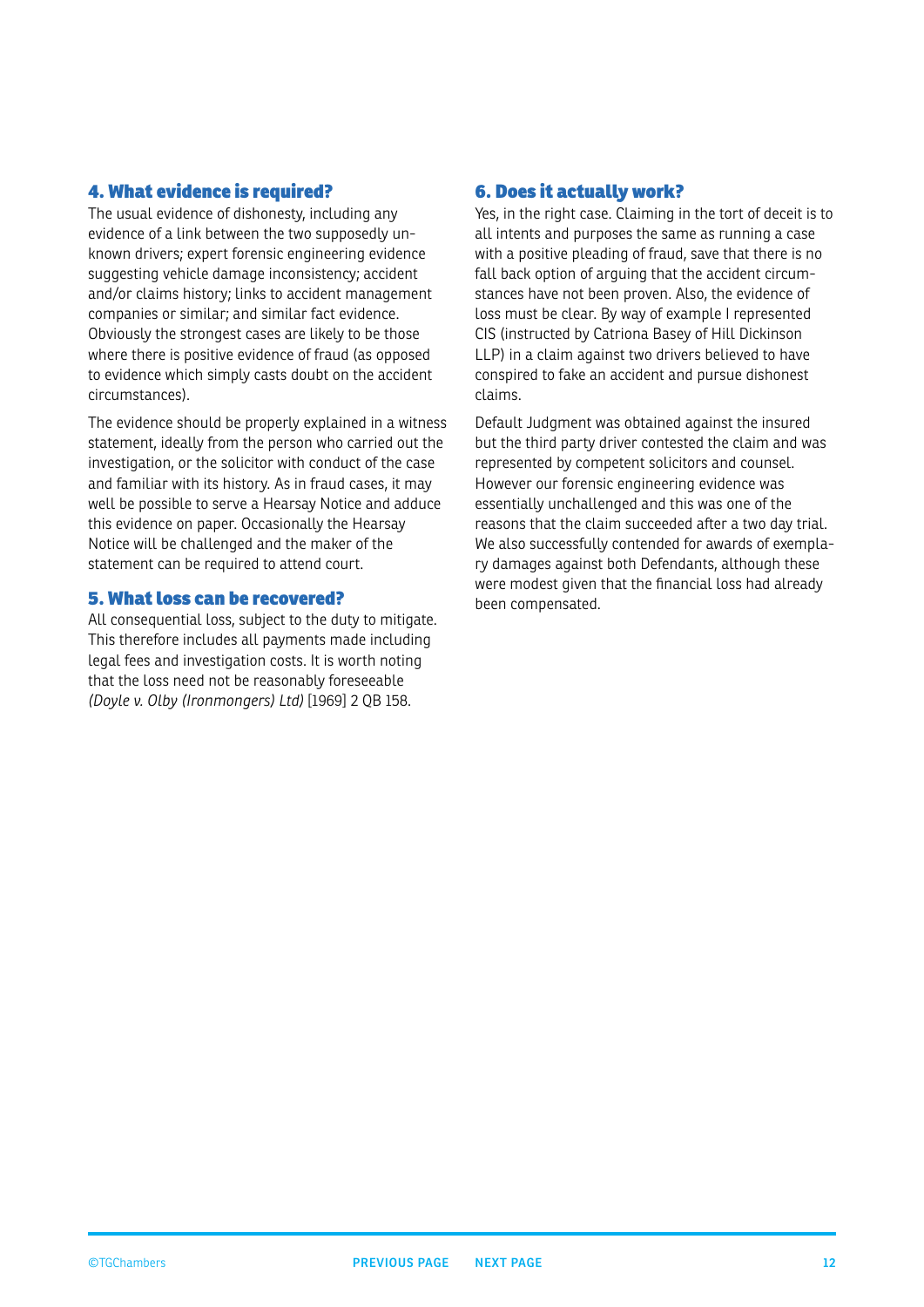<span id="page-12-0"></span>

## Should the Exchange of Rates Evidence in Credit Hire Claims be Sequential?

**Tim Sharpe**

**In the recent past, and in particular since the decision in Stevens v Equity [2015] EWCA Civ 93, it has become a relatively common tactic for certain credit hire companies to serve or to seek permission to serve "rebuttal" witness statements in response to the Defendant's Basic Hire Rates evidence, by way of sequential exchange of statements.** The application is sometimes made on the basis that having seen the Defendant's rates, the same may be capable of agreement, such that costs will be saved as the Claimant will not produce further evidence. This seems to rarely happen in practice, and the evidence that is in fact served in response often goes well beyond providing alternative rates and includes direct commentary on the Defendant's evidence and rates.

In a decision in *Miller v AIG Europe Limited* (15th January 2016, District Judge Bell, County Court at Guildford) in which I was instructed by Jeff Turton of Weightmans, Liverpool, the Court was critical of such an approach by the Claimant. The Small Claims Track directions had provided for the parties to exchange evidence of BHR, but the Claimant sought to vary that order to provide for sequential exchange. By the time that the application was heard, a statement had been provided on behalf of the Claimant by a witness from the credit hire company. Part of that statement provided alternative rates but a large part of the statement was "commentary or submission" by the Claimant's witness.

The court noted *"it seems to me that it is not the appropriate role of a factual witness to be providing submissions and commentary in the way that Mr Evans [the witness for the Claimant credit hire company] seeks to do in his document. A witness statement is not the place for argument. That is the role of counsel or the representative at the final hearing. The witness statement is a statement of fact and should be restricted to statements of fact".*

The court also took into account the relatively modest value of the claim and added *"the reality is that this is a small claims track matter with a limited ambit. It is not proportionate for the claimant in this case, or other similar cases, to put forward long and detailed argumentative documents under the guise of witness statements. That is not the purpose and the court, in my view, should be astute to prevent that happening which can only incur additional costs beyond those which are necessary."* The Court therefore declined to allow the Claimant permission to rely on the paragraphs of evidence that amounted to commentary and directed that the statement be amended and reserved.

While the Court did not give a specific judgment on sequential exchange (in addition to the inclusion of commentary in a statement) the court said that the Claimant *"would have a substantial task to persuade me in a case where the point in principle arose that it would be appropriate to have sequential evidence. Evidence, as a matter of fact, is generally dealt with by way of mutual exchange. It seems to me that if Mr Nichol [counsel for the Claimant] seeks to argue that the claimant can see the defendant's factual evidence first before putting forward its own factual evidence, it gains a strategic advantage" and added later "it does not presently seem to me a very attractive argument,*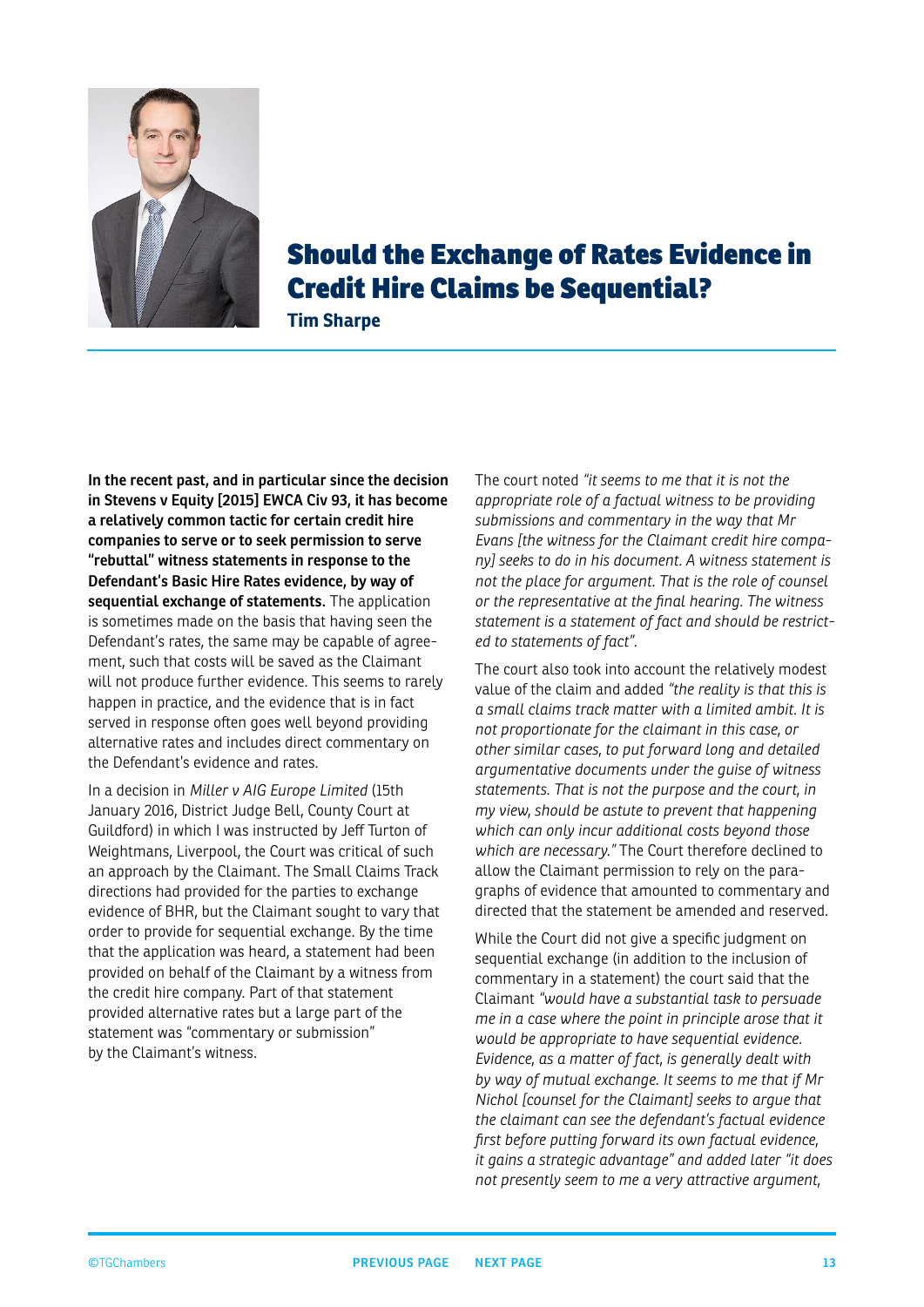<span id="page-13-0"></span>*although it will have to be dealt with in a specific case where the point arises, for the claimant to suggest that it can see the defendant's factual evidence and then have a second bite at the cherry in terms of deciding whether to adduce its own basic hire rate evidence."*

The Court concluded *"the final point to reinforce is that there needs to be recognition on the part of parties to these small claims track matters for the need to limit and focus their factual evidence on matters that are* 

*relevant and which are truly factual and to avoid the temptation, to which I am afraid Mr Evans has succumbed, to put forward an argumentative commentary as opposed to factual evidence in what is supposed to be a factual witness statement."*

While a County Court decision, this decision (reported on Lawtel) may be of assistance to Defendant practitioners in tackling the trend for credit hire companies to seek to see the Defendant's evidence first before deciding whether to put in their own rates or attack the Defendant's evidence, and ought to limit costs in smaller value claims.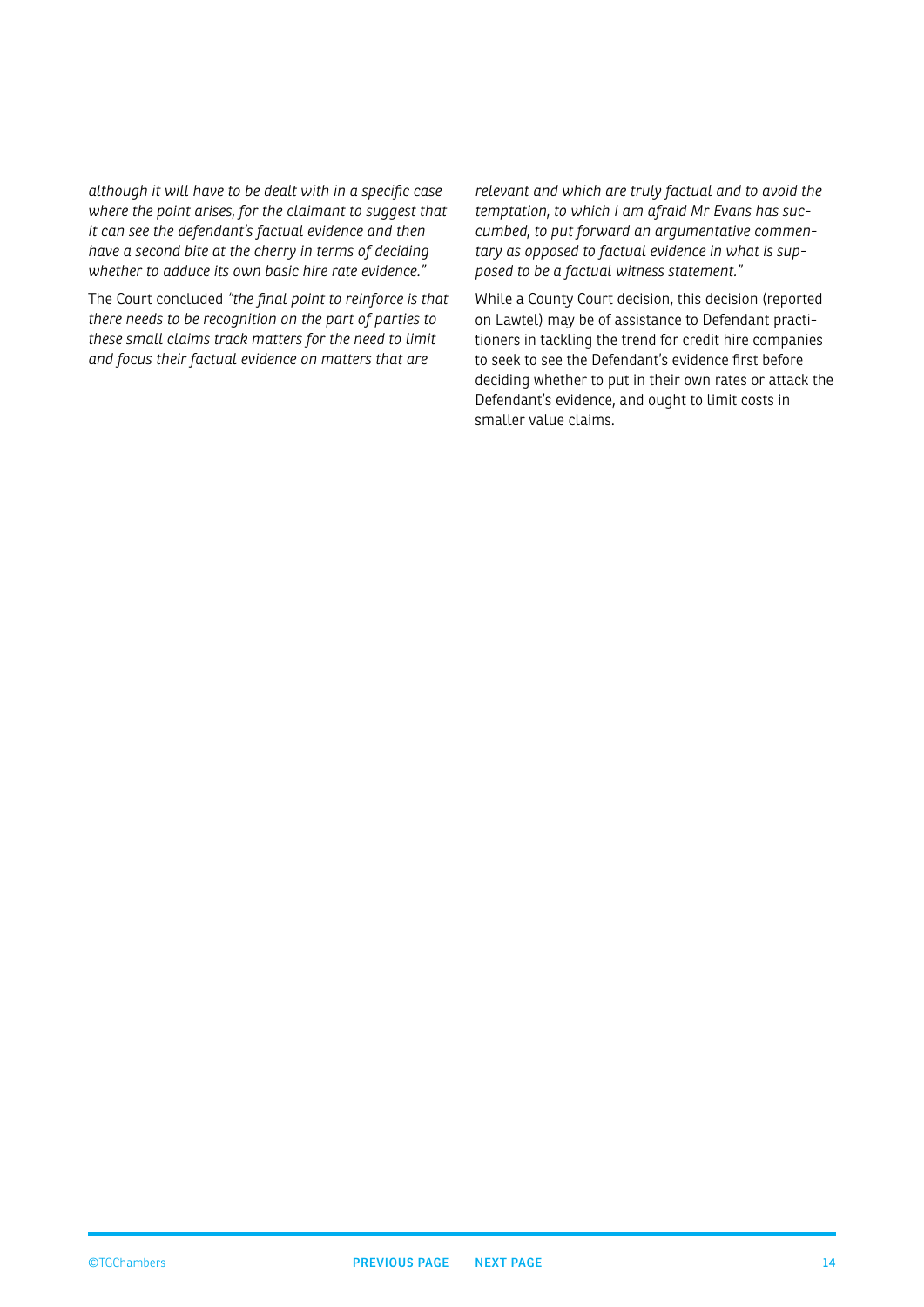<span id="page-14-0"></span>

## LVI tactics – Early Calderbank Offers and Witnesses by Video Link

**David White**

**Two tactical issues that frequently arise in LVI claims were addressed by the Court in the case of** *Morris v. Sallis* **(Guildford County Court, 28.04.16) in which I appeared for the Defendant, instructed by Lindsey Bartling of Horwich Farrelly.**

#### Introduction

Low Velocity Impact is one of the hardest arguments on the fraud 'spectrum' for Defendants to run. Two problems frequently faced are:

- i. It tends to be less 'all or nothing' than more straightforward fraud cases, and even if courts are not persuaded that the injury has been entirely made up, a finding of exaggeration at least to some extent is not uncommon. That gives Defendants something of a headache: how can you give yourself some protection against costs (normally the largest part of the outlay in lower value cases) where there is a case that you are convinced is not entirely genuine, and hence want to fight, but where there is a significant risk of some finding in the claimant's favour, without making an offer that will be snapped up by the claimant and his solicitors? and
- ii. How do you keep the defendant driver, who, being at fault for the accident come what may, has little to gain personally from proceedings, involved? Particularly if that driver decides to move to the other side of the world.

This case has some useful tips on both fronts.

#### Facts

The Claimant was a driving instructor, giving a lesson at the time of the accident. She was aided by the compelling evidence of her former pupil, who was completely independent (and had no claim herself). The pupil described the accident and mechanism of injury in a way that strongly supported the Claimant.

The Claimant therefore, despite her own extremely poor evidence, ultimately succeeded in persuading the court that she had suffered some injury. However, the Claimant herself was found by the court to be an unreliable witness, and the Judge found there had been significant exaggeration of the impact her injury had had upon her. As a result, a General Damages award of just £1,000 was made, and Special Damages were significantly reduced.

#### 'Calderbank' Offers

The overall outcome was that the Claimant failed to recover more than an early 'Calderbank' type offer that the Defendant's insurer (Sabre) had made before proceedings were issued. In the circumstances, whilst the Court did not believe that the costs impact should be the same as that of a Part 36 offer, it was persuaded that there should be No Order as to Costs, saving the Defendant insurer a significant amount of money.

This type of early offer is potentially very useful in LVI cases where the Claimant may recover something, but might be found to have exaggerated. It allows the Defendant to control the costs that are payable if the offer is accepted, but gives some cover for costs at trial, which, as above, are often the most expensive part of the process in this kind of claim. Particularly given the impact of QOCS, and the hurdles faced in proving fundamental dishonesty where some injury is proven, albeit in the face of exaggeration, such early, low, 'Calderbank' offers are a tactic well worth considering for insurers, and those representing them.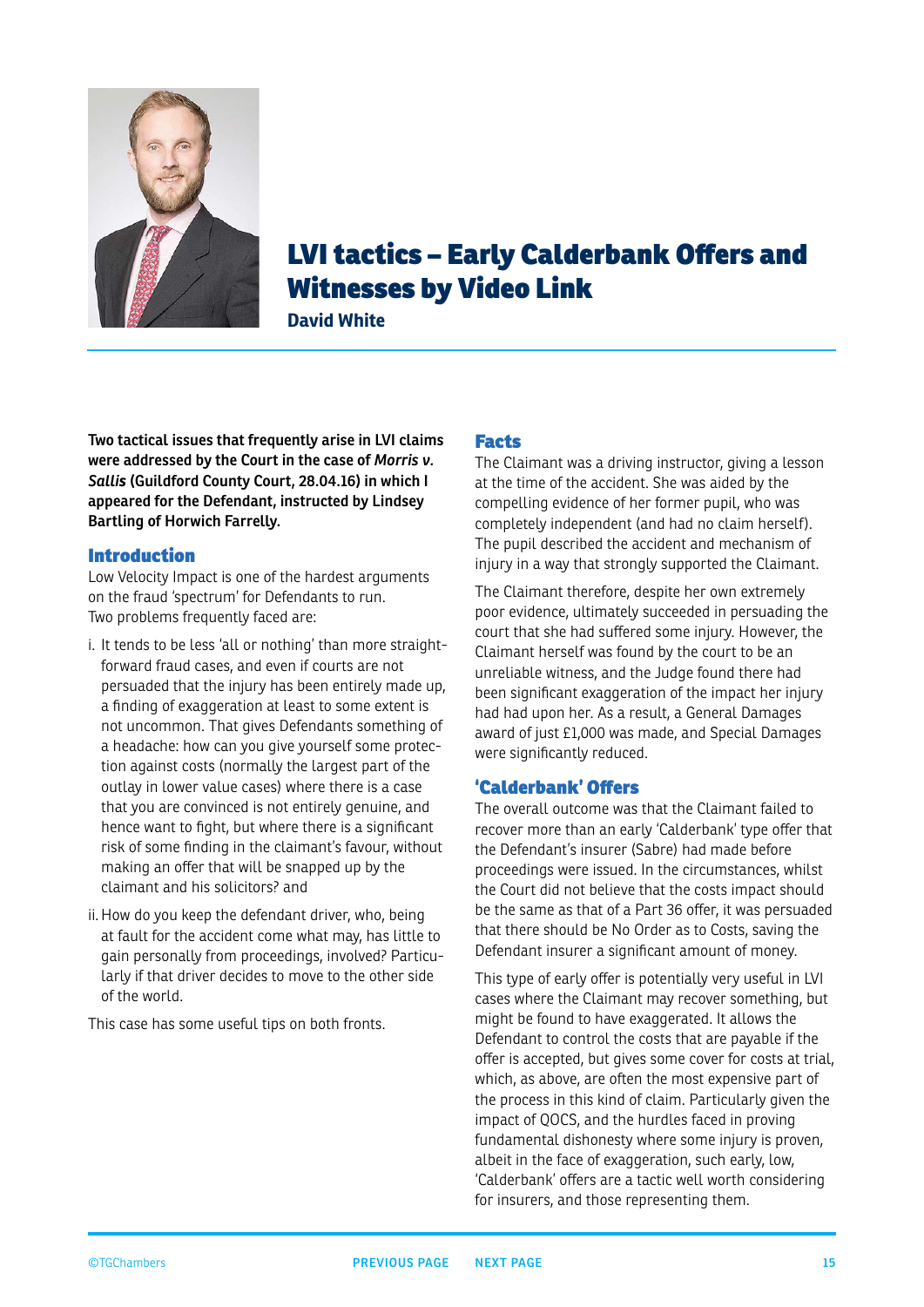#### <span id="page-15-0"></span>Use of Video Link Evidence

The case was also notable, as the Defendant had moved to Australia for a year following the accident, and was not in a position to return to the UK for the trial. Following an interim application, the Defendant was granted permission to give her evidence by video link. The technology worked surprisingly well, though it presented some of its own challenges. Counsel can only communicate with the client in the court room, so the Court's indulgence (and an adjournment) has to be sought if instructions need to be taken. It is also important to ensure that the witness still acts appropriately as if they are in the Courtroom, and not in their bedroom in front of a laptop as they actually are. In particular, a suitable background scene and appropriate attire are advised (e.g. not Aussie beachwear!)

There are of course potential disadvantages with video links, in particular the strength of a witness's credibility may be attenuated, as it is not as easy to communicate freely with a judge through the screen. However, if it allows cases that might otherwise have to be dropped for reasons of practicality to be fought with success as it did here, then it is certainly worth bearing in mind as an option.

If it is to be used, it should be raised with the Court as soon as practicable, and it will be important for solicitors to keep on top of HMCTS to ensure that the technology is in place (this case had to be moved from a different trial centre to accommodate the video link).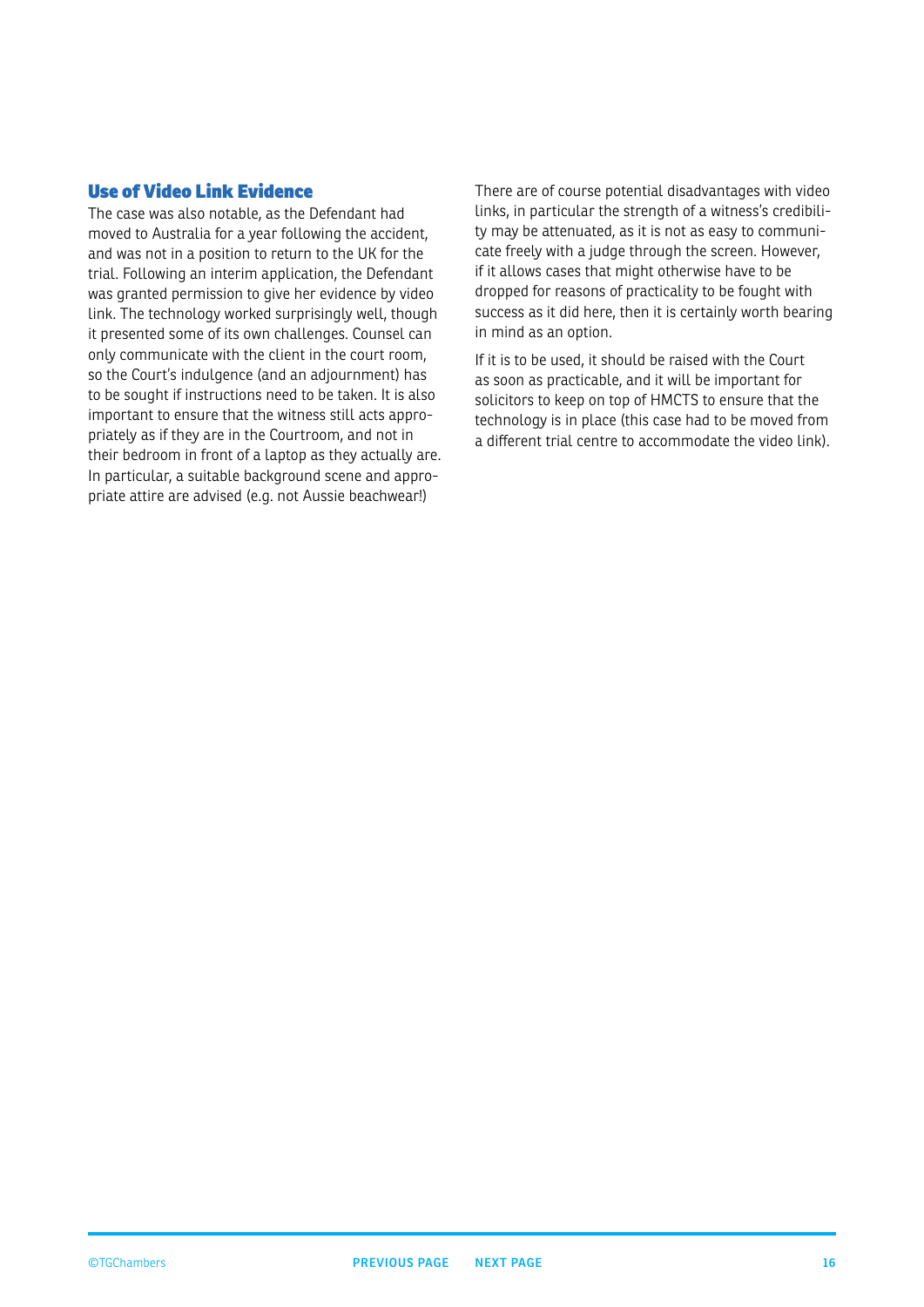### <span id="page-16-0"></span>Recent Noteworthy Cases

**(1) Mohamed (2) Ahmed (3) Mohamed v (1) Cernaj (2) Aviva Insurance Limited (Central London CC, HHJ Boucher)**

#### Fundamental Dishonesty – Procedure – Discontinuance

**Paul McGrath** *(instructed by Cara Spendlove of Keoghs LLP)* **appeared in this case in which the Claimants each alleged that they had sustained injury following a road traffic accident. The Second Defendant pleaded fraud and alleged that the 'accident' was either contrived or had been stage managed.** The Second Claimant's claim had previously been struck out. The First and Third Claimants pursued their claims to trial. After the First Claimant had been cross-examined, the Judge gave an indication that the First Claimant's evidence had been incredible. The Claimants decided to discontinue their claims.

The Second Defendant applied to lift the restriction on enforcement of its costs on account of fundamental dishonesty by both Claimants, submitting that the accident did not occur and thus both of their claims were fundamentally dishonest. In resisting the application, Counsel for the Claimants submitted that the Third Claimant had not given any oral evidence and that he should not face such an application in the absence of his having given evidence. The Judge held that his election to discontinue (and thereby not to give evidence) did not bar such an application but that it was right that he should have the opportunity to give evidence on the application if he wished to do so, however, his evidence would have to be judged alongside the incredible evidence given by the First Claimant. The Judge refused to adjourn the matter and gave the Third Claimant the opportunity to give evidence there and then.

The Third Claimant elected not to give evidence. The Judge determined that the accident had not occurred and that the First Claimant and Third Claimant had been fundamentally dishonest and lifted the restriction on enforcement on the Second Defendant's costs.

The Judge also lifted the restriction in relation to the First Claimant due to his having pursued a credit hire claim (i.e. a claim for the financial benefit of another: CPR 44.16(2)(a)) and joined the credit hire company to proceedings for the purposes of considering whether they too ought to bear all or part of the Second Defendant's costs (this application is due to be heard at an adjourned hearing).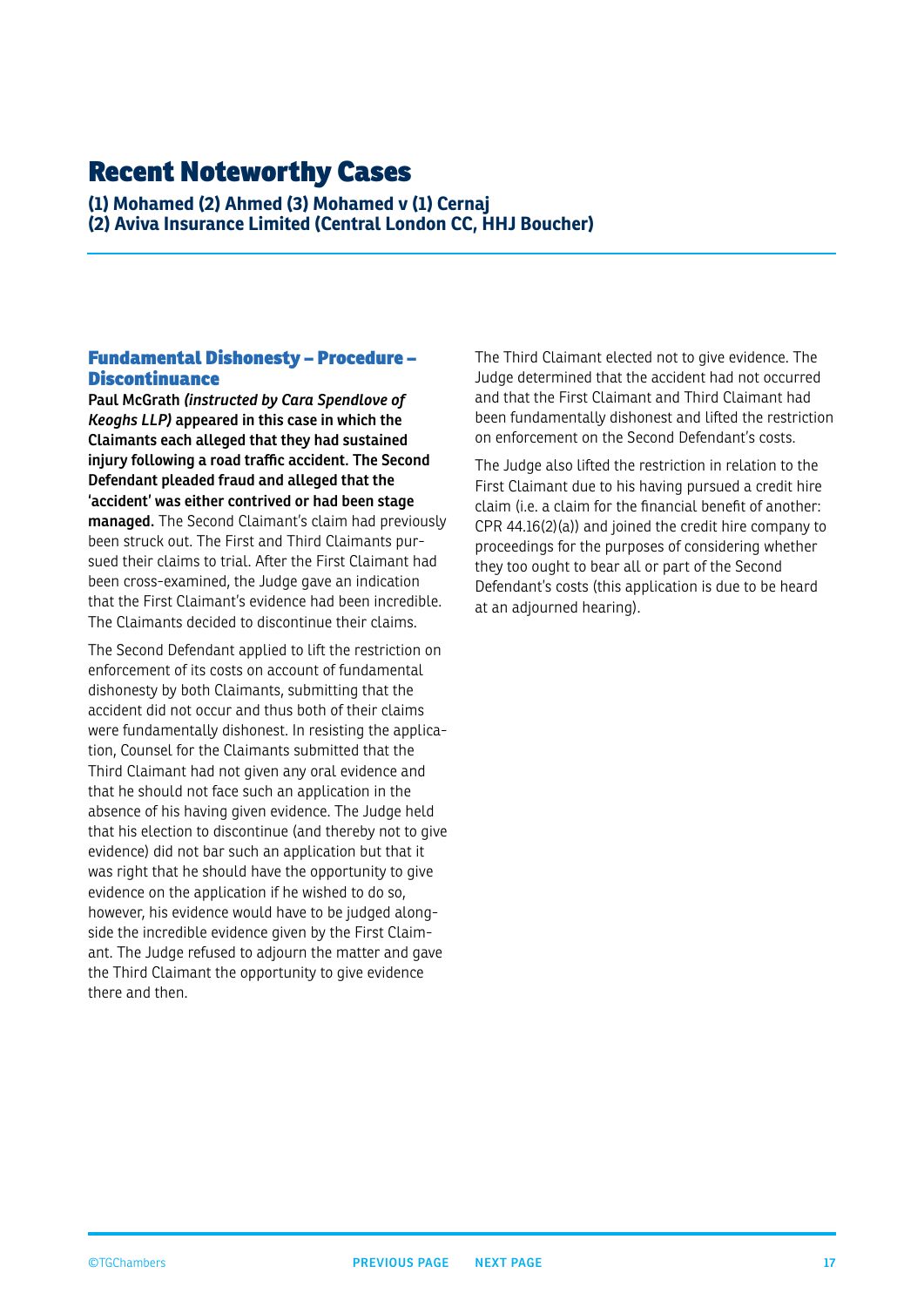#### <span id="page-17-0"></span>*Saat & Khiveh v. Sicak & Tesco Insurance (20.04.16, Central London CC, HHJ Baucher)*

#### Fraud-Fundamental Dishonesty – Referral to DPP

**Marcus Grant (instructed by Hannah Lowe of Keoghs) appeared for Tesco Insurance to defend two claims brought by a husband and wife from an alleged accident involving an accident management company (Accident Claims Expert "ACE") based in Barnet, North London.**

Tesco was unable to trace its insured to the address provided when setting up the policy. Database searches revealed that the same address was used to set up a policy with Aviva Insurance that resulted in a second accident claim. Aviva was unable to trace its insured to the same address. Its insured provided Aviva with a mobile telephone number that arose in a third accident claim also made against it. All three accidents involved the same accident management company, ACE.

Tesco Insurance and Aviva Insurance pleaded defences alleging fraud against the claimants in the three accidents. The Aviva Insurance claims were subsequently struck out and discontinued respectively and the Tesco Insurance claim continued to trial. The Claimants were cross-examined and found to be unreliable and to have lied about the happening of the accident, and about their subsequent alleged injuries and consequential losses. The First Claimant alleged that he had been involved in four separate accident claims in the first four years of living in the UK, having moved here from Iran. Neither Claimant was able to adduce any independent evidence that the accident occurred as they claimed. The First Claimant failed to disclose that he had his car repaired, and that he had sold it some seven weeks before he relinquished a credit hire car costing c. £95 pd that he was maintaining a claim for.

HHJ Boucher dismissed the claims on the basis they were fraudulent. She found that the Claimants were 'fundamentally dishonest' within the meaning of CPR 44.16(1) and ordered them to pay Tesco Insurance's costs of the action on an indemnity basis. Further, she ordered that the file and her judgment be passed to the DPP with a view to criminal prosecution of the Claimants, observing that too much valuable Court time in Central London was being consumed by fraudulent insurance claims, delaying access to justice to genuine and needy litigants, such as homeless litigants wishing to challenge repossession orders.

#### *Shahid & 4 ors. v Direct Line Insurance (Central London CC, HHJ D. Mitchell)*

#### LVI – Bogus Passenger – Exaggerated Quantum – Fundamental Dishonesty

**Paul McGrath (instructed by Hamida Khatun and Angela Hole of Keoghs) appeared in this case arising from a genuine three car collision. The rear vehicle (insured by Direct Line) nudged the centre vehicle into the lead vehicle. The lead vehicle was alleged to have the five Claimants on board.** The Court heard the evidence of the adult Claimants and determined that they were lying about injury and lying that the Fifth Claimant had been in the vehicle at the time of the accident. The Judge rejected their evidence and claims for injury and was very concerned to note that recommendations for physiotherapy had come only from solicitors and that each Claimant seemed vague about what treatment they had actually received.

The Judge accepted the submission that the vehicle was not recovered from the scene (despite the claim that it had been) and that the claim for hire must fail because the car was only damaged in a minor way and could have been repaired prior to the hire period. The PAV had already been paid and so the claims were dismissed in their entirety and the Claimants ordered to pay the Defendant's costs of the action. The Judge found that the alleged claims for injury and the supporting of a bogus claim amounted to fundamental dishonesty and thus lifted QOCS protection. The Judge also accepted the submission that the First Claimant had made a claim (credit hire) for the financial benefit of another and this was another reason to disapply QOCS protection.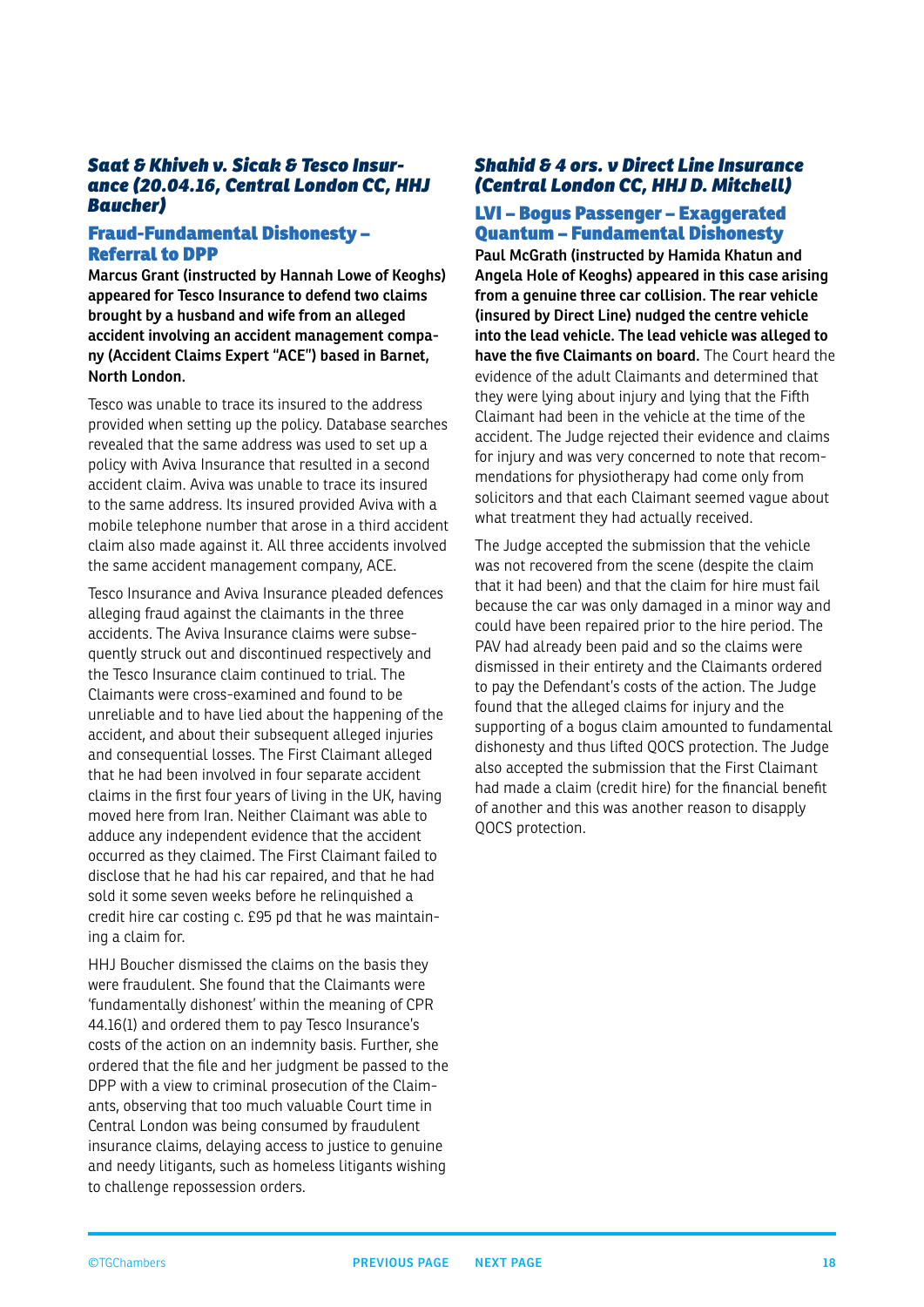#### <span id="page-18-0"></span>*Shaukat Ali Shah v Wilkins (05.04.16- 07.04.16, Central London CC, HHJ Freeland QC)*

#### Induced Accident – Fraud Ring

**Charles Curtis acted for the Defendant (on instruction from Keoghs and Liverpool Victoria) in this matter where the Claimant's claim was dismissed after a three-day trial.** This was one of a series of six linked claims which were successfully defended on the basis that the collisions had been deliberately induced. Following each collision, the third party had used the services of One Call Accident Management, for the provision of a credit hire vehicle. LV's insured contended that the Claimant had stopped deliberately on the slip road to the A13, acting in conspiracy with a decoy vehicle ahead. Evidence was given by the Claimant, the Defendant and a number of witnesses.

The Judge found the Claimant and his witnesses to be unreliable, unimpressive and inconsistent. He stated that he had serious misgivings about their evidence, but, in dismissing the claim and describing it as a "narrow" decision, he was not prepared to go the step further to make a finding of fraud.

#### *Nazir v (1) Nagshbandi (2) UK Insurance Limited (12.05.16, Central London CC, HHJ Hand QC)*

#### Appeal – Burden of Proof – Balancing the Competing Accounts

**Paul McGrath (instructed by Courtney Skitterall of Keoghs) represented the Defendant in this final appeal hearing.** At first instance, the trial judge had rejected the Second Defendant's positive case of fraud and found that the accident had been proven on a balance of probabilities. The Judge, in doing so, had considered the fact that claims had been discontinued and abandoned, and that witnesses who were relevant had not been called, but determined that without more evidence this could not assist him one way or another and then went on to balance the competing cases. When doing so, he did not expressly deal with the Second Defendant's evidence on the position of the First Defendant and related policies and claims. The Second Defendant appealed, arguing that the Judge ought to have considered and/or drawn an adverse inference from the non-calling of witnesses and abandoned claims and that the Judge failed to properly weigh the Second Defendant's evidence in the scales and failed to take a step back and form an overall view.

It was held that the Judge may have been justified in treating the absence of relevant witnesses as neutral where an explanation had been proffered for their not being called *(Wisniewski v Central Manchester H.A*  [1998] EWCA Civ 596, [1998] PIQR P324; *Jaffray v Society for Lloyds* [2002] EWCA Civ 1101, *Secretary of State for Health v C* [2003] EWCA Civ 10 considered), but the fact that multiple claims were abandoned without explanation was not a neutral matter and required to be put into the scales (Secretary of State for Health v C [2003] EWCA Civ 10). Further, the Judge had failed to adequately deal with the Second Defendant's evidence on the First Defendant, related policies and other matters and impermissibly relied solely on the credibility of the Claimant. He ought to have considered all relevant evidence, taken a step back and viewed the matter as a whole. The judgment would be set aside and the matter listed for retrial.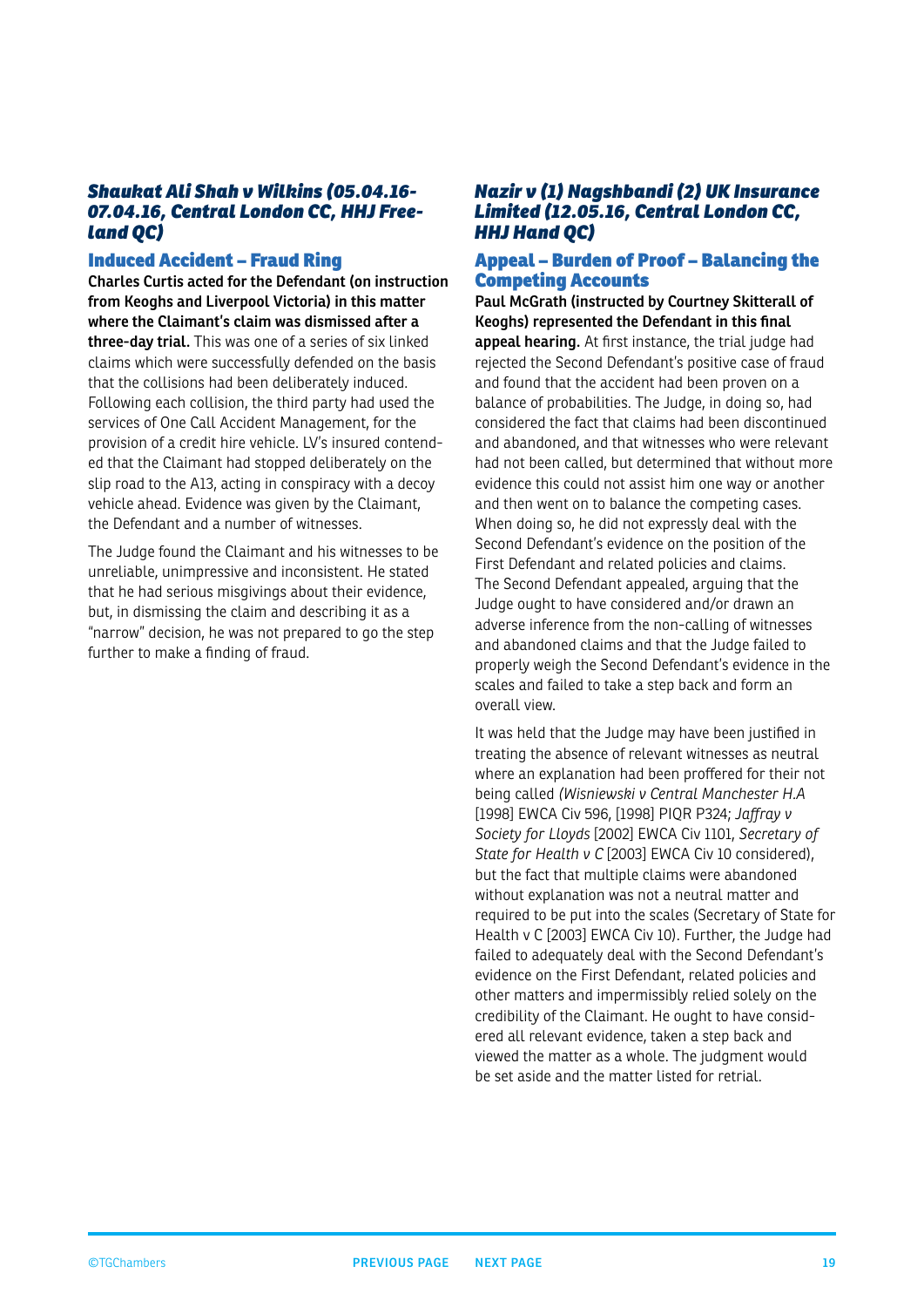#### <span id="page-19-0"></span>*Valentin (1) Cauneac (2) v UPS (Bedford CC, 28.01.16, HHJ Harris QC)*

#### Induced Accident – Discontinuance – Fundamental Dishonesty

**James Henry (instructed by Adrian Cottam and Amy Hickey of Clyde & Co) acted for UPS in its successful defence of fraudulent claims for injury, loss of earnings, credit hire, storage and recovery charges totalling c.£70,000.**

As readers will be well aware, it is common for organised gangs of 'slam-on' motor fraudsters to target commercial vehicles. They are usually well insured, occupied by a lone driver often easily identifiable because of company branding on the vehicles. When lorries are targeted, it is often said by would-be claimants that they would not have risked their lives by performing an emergency braking manoeuvre in front of a lorry and that such a dangerous manoeuvre would be 'suicidal'. This case involved a slight variation on the standard 'slam-on' manoeuvre, and it was suspected that the manoeuvre may have been performed to limit the potential injury to the fraudsters, while still targeting a well-insured delivery lorry.

The claimants' vehicle braked heavily causing UPS's driver to slam-on his brakes on the A406. As the UPS lorry came close to the back of the claimants' vehicle they moved off again, but only travelled a few metres before slamming on the brakes to a complete stop. Assuming that the claimants had moved off safely after the initial braking manoeuvre, the UPS driver released his brakes and went into the back of the stationary claimants' vehicle.

UPS contended that the two claimants had deliberately induced a road traffic accident. The case was listed for a two-day trial, but on the day before the trial was due to start a notice of discontinuance was filed.

The case fell under the QOCS regime. UPS proceeded to trial and sought findings of fundamental dishonesty against both claimants, notwithstanding that the claimants would not be giving evidence, in order to secure an enforceable costs order. His Honour Judge Harris QC considered the case on the papers and found that the claims were fundamentally dishonest within the meaning of CPR 44.16. Permission was given to enforce costs, which were to be assessed on the indemnity basis.

#### *Ismailpour v Mountain & Aviva (Mansfield CC, 22.03.2016)*

#### Fraud Ring – Circumstantial Evidence **Edward Hutchin (instructed by Katie Lomax of Keoghs) represented the successful Defendants in this major fraud ring case.** After a trial in Mansfield County Court, involving oral evidence from witnesses but also detailed consideration of evidence in linked claims in which findings of fraud had been made, the judge rejected the Claimant's evidence, accepting the Defendants' case that the Claimant, operating in conjunction with a lead vehicle, had deliberately caused a collision. In addition, he accepted that there were strikingly similar features with a number of cases featuring in a major fraud ring trial which was heard in Nottingham County Court by HHJ Godsmark QC in late 2015. The judge found that this case too was a fraudulent attempt to claim compensation, and commented that the Claimant's claim for damages would in any event have been dismissed because of the Claimant's

unreliable evidence. The claims were dismissed and judgment entered for the Defendant on its Counterclaim, with indemnity costs in favour of the Defendant.

This case marked another success in the battle against a series of false claims linked to a fraud ring operating in the Lincoln area. The result was also an endorsement of the persistence of the Defendant insurers in defending all claims to trial. A series of apparently linked cases was originally identified and tried together in Nottingham, and the Designated Civil Judge found a number of links to a fraud ring inducing accidents in and around Lincoln (see Fraud Update February 2016). The present case was not tried with that cohort, having been issued separately after the period during which those cases were being case managed. However the insurers elected to proceed to a separate trial, relying on the evidence of their policyholder, but also including within their disclosure the documents used in the Nottingham trial. These were included within the trial bundles in Mansfield, together with the judgment of HHJ Godsmark QC, so that the links between the present case and those heard previously in Nottingham could still be relied on. The trial judge accepted that, following *O'Brien v Chief Constable of South Wales Police* [2005] UKHL 26, it was open to him to make findings of fraud based on circumstantial evidence, and without the need to prove the facts and allegations in the linked cases before doing so. The Defendants were therefore able to defeat the claim, and show it was linked to the other similar claims, even though it was not heard together with those claims at trial.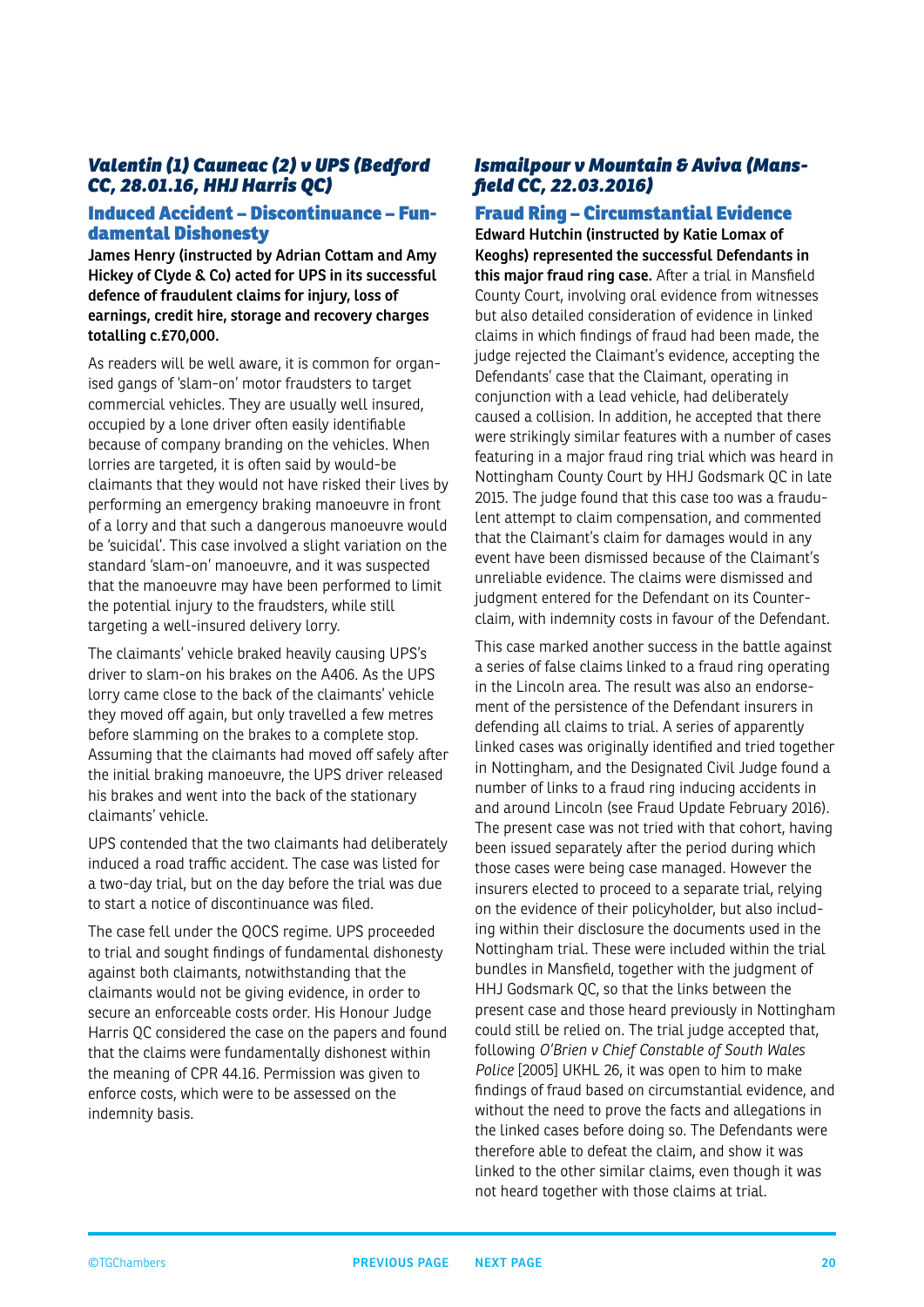#### <span id="page-20-0"></span>*Amin v Miah & Direct Line Insurance PLC (Central London CC, April 2016)*

#### Put to Proof Defence – Unproven Claim

**Lionel Stride (instructed by Neil Sheperd of Clyde & Co) represented the Second Defendant insurance company in a Multi-Track claim for personal injury and vehicle-related losses (including credit hire and storage charges of around £80,000) arising out of an alleged accident on 30.12.12.** There was no allegation of fraud but the Second Defendant invited the Court to dismiss the claim as unproven on the evidence (in accordance with authorities such as *Regina Fur Company Ltd v Bossom* [1958] 2 Lloyd's Rep 425, *National Justice Compania Naviera SA v Prudential Life Assurance Company Ltd ("Ikarian Reefer")* [1995] 1 Lloyd's Rep 455 (CA); *Kearsley v Klarfeld* [2005] EWCA Civ 1510; and *Francis v Wells* (2007) EWCA Civ 1350 (CA)).

HHJ Mitchell found that the Claimant's reliability varied depending on the issues, and therefore had to be treated with considerable caution. In this respect, he was particularly exercised by material discrepancies between the Claimant's account of the accident and his own engineering evidence as to the likely mechanism of the accident: the Judge accepted that the damage could not properly be explained by the Claimant's evidence as to how the accident had occurred. HHJ Mitchell held that, on balance, he simply could not be satisfied that the Claimant had discharged the burden of proof and dismissed the claim. He also indicated that, if he was wrong on liability, he would still have dismissed the claim for hire on the basis that he could not be satisfied that any damage sustained in the accident had rendered the Claimant's car unroadworthy, such that a replacement vehicle was needed.

#### *Singh v Petcu & Aviva (05.02.16, Mayors and City of London Court)*

#### Fundamental Dishonesty – QOCS Application – Circumstantial Evidence

**Edward Hutchin (instructed by Adam Mayer of Keoghs) represented the successful Defendant insurers in this case, which concerned the increasingly common issue of whether an application can be made to enforce a costs order in a QOCS case on grounds of fundamental dishonesty, where there has been no trial because the claim has been discontinued.**

The case involved three Claimants who alleged that they had been travelling in a Ford Transit van which had been hit by the Defendant's policyholder pulling out from a side road. The policyholder failed to cooperate, but his insurers were joined as Defendants and entered a defence alleging fraud. The claims were listed for trial, but only fifteen days before the hearing date, the claims were discontinued. The Claimants' solicitors also successfully applied to come off the record. Instead of simply letting the matter rest, the Defendant insurers issued an application to enforce the costs order in their favour under CPR 44.16. The application was supported by a witness statement from the solicitor referring to the evidence in support of the allegation of fraud, including engineering evidence suggesting the Claimants' vehicle had been stationary, as well as details of the policyholder's non-cooperation and other circumstantial evidence.

HHJ Collender QC, sitting at the Mayors & City Court, allowed the application. He commented that, although none of the circumstantial evidence taken individually might have been significant, overall a picture had built up of a fictional claim. He found that all of the claims were fundamentally dishonest, and that the Defendant insurers were therefore entitled to enforce their costs order to its full extent. He then assessed those costs, allowing them in the full sum claimed.

This case illustrates that QOCS should not prevent costs orders being enforced in appropriate cases. Equally, Claimants who make fraudulent claims, but discontinue without pursuing them to trial, should not rely on this preventing enforceable costs orders being made against them where their claims were fundamentally dishonest.